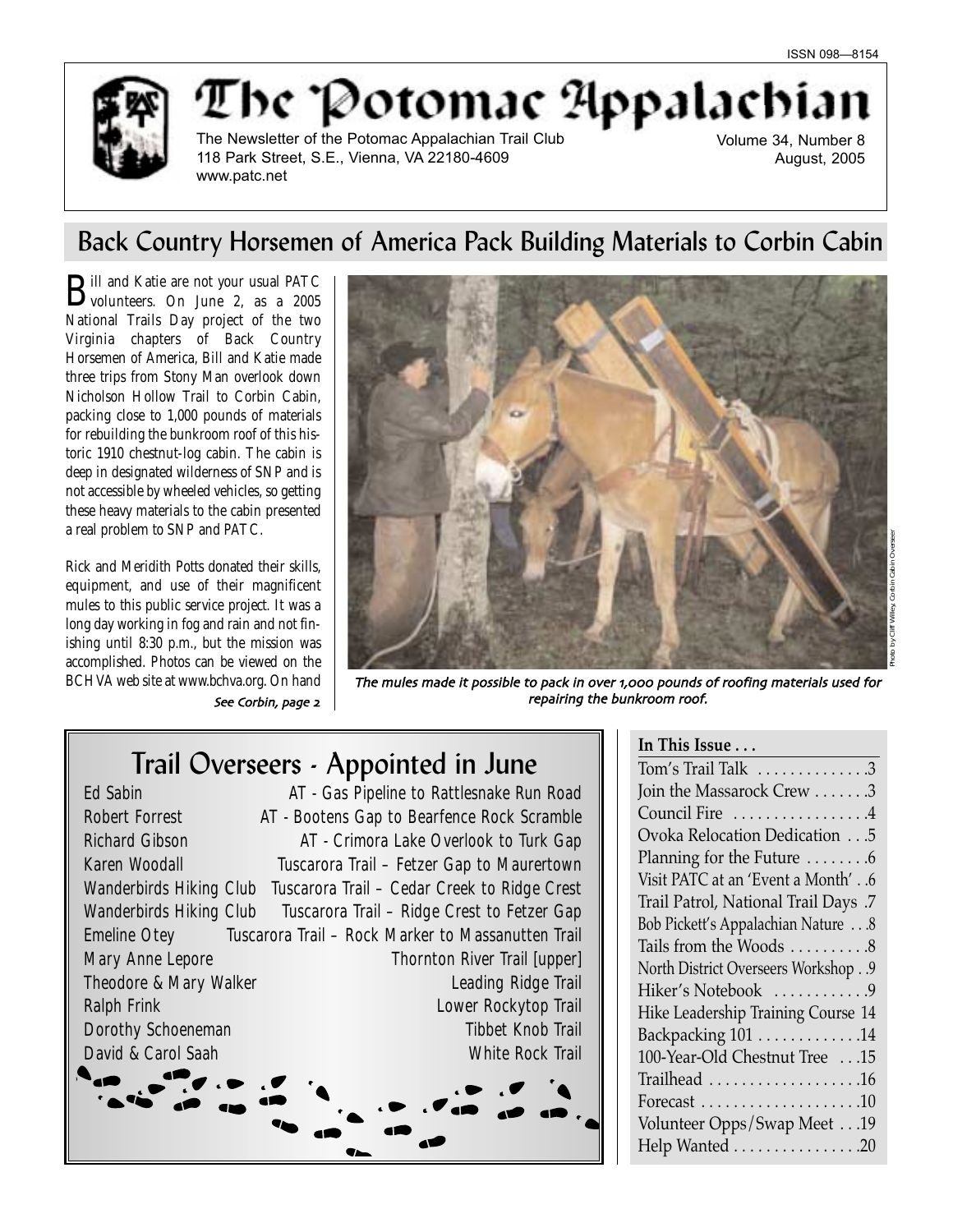#### Corbin from page

for this special event were Diane Adams and David Wojick from No Man's Land Back Country Horsemen and Deborah Sensabaugh from Golden Horseshoe Back Country Horsemen, affiliates of BCHVA, and from SNP Deputy Superintendent Trish Kicklighter, Contracting Officer Diane Van Tatenhove, Volunteer Resources Assistant Clark Wright, who helped the mules by carrying a few things himself, and Backcountry, Wilderness, and Trails Manager Steve Bair who made it all happen by telling Rick about the project and making the arrangements. PATC owes a lot of thanks to Rick and Meridith and the BCHVA. By the way, when not tending his stock, Rick is wilderness program manager for the National Park Service. (P.S. Later in June Charlie Graf and John Akerley pitched in to install the new cedar-wood bunkroom roof, and Stan Turk helped rebuild the roof over the bunkroom door.) ❏

*—Cliff Willey, Corbin Cabin Overseer*



Roof before repair



There was just enough lumber left over to construct a new red oak wood box for the kitchen as well as a cedar blanket box



Charlie Graf and Bob Akerley played roll out the roofing for the

# HOW TO CONTACT US: HEADQUARTERS, SALES, CABIN RESERVATIONS, AND MEMBERSHIP INFORMATION

Address: 118 Park Street, S.E., Vienna, VA 22180 Hours: Monday through Thursday, 7:00 p.m. to 9:00 p.m.<br>Phone #: 703/242-0315 **Phone** #: 703/242-0315

and Thursday and Friday 12 noon to 2 p.m.<br>Facsimile #: 703/242-0968 24-hr. Activities Tape #: 703/242-0965 Facsimile #: 703/242-0968<br>To receive an information packet: Extension 10 Club e-mail: info@patc.net

To receive an information packet: Extension 10 Club President (leave a message), Tom Johnson: Extension 40 World Wide Web URL: www.patc.net

# STAFF: DURING REGULAR BUSINESS HOURS

Director of Administration: Wilson Riley (Ext. 11) e-mail: Wriley@patc.net Trails Management Coordinator: Heidi Forrest (Ext. 12) e-mail: hforrest@patc.net Business Manager: Monica Clark (Ext. 15) e-mail: mclark@patc.net Membership/Cabin Coordinator: Pat Fankhauser (Ext. 17) e-mail: pfankhauser@patc.net Sales Coordinator: Maureen Estes (Ext. 19) e-mail: mestes@patc.net

# *Potomac Appalachian*

**Chief Editor:** Linda Shannon-Beaver, PA@patc.net **Features Editor:** Joanne Erickson **Forecast Editor:** Vince Ferrari, PA-Forecast@patc.net

# Club Officers and chairs contact info:

www.patc.net/about/contact.html or call the main club phone number. Contact list published twice annually in the PA.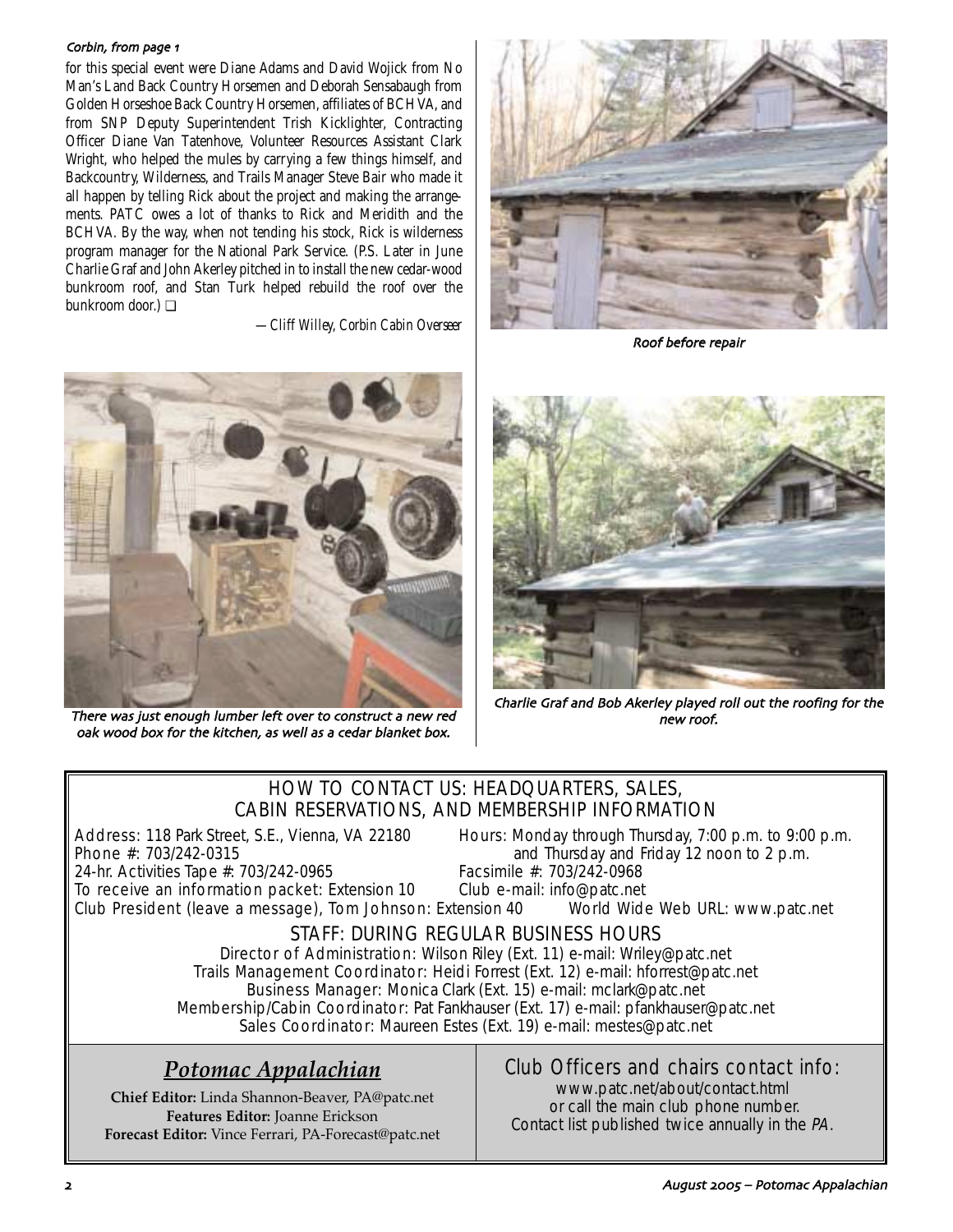# Tom's Trail Talk – The Vos Tract

**PATC** owns over 2,000 acres of land to protect trails and recreational opportunities for hikers. None, I would venture to say, is more pristine than the 67-acre Vos Tract.

As the Tuscarora Trail crosses the Potomac and turns south into West Virginia, it travels through the Ruth Morris Forest Tract, a 129 acre tract which was donated in 1983. Working south from there it is on roads because of private property. The tract was acquired earlier this year so that the Tuscarora can be moved off of roads, and so that PATC could provide backpackers with overnight accommodations. A shelter and tent sites are planned, and there is a water source.

PATC negotiated with the former owner, Amy Hauvermale, for years. She wanted to sell to PATC to preserve the tract in its natural state, but she dithered for so long that death came to her before an agreement was reached. After she died, her heirs, aware of her desire, approached the club. By this time an appraiser advised them that they had a lot of marketable timber on the land. They either wanted more money, or they would clear cut the land and then sell to the club. The club was not prepared to pay the price for the land as it stood, but clear cuts are aptly named. After the logger is finished cutting, the tract is an open field. What to do?

The club has a forester, Tyler Williamson, who was familiar with the tract. Would the Hauvermale heirs accept a selective cut? And could we use our own forester to select the timber? They answered Yes to both questions. So Tyler marked the trees to be cut, and since he is a former thru-hiker and sensitive to the natural environment, he was very selective. It then took months to engage a logger, negotiate a logging road, and make the cut. Our tract manager, Karen Brown, made innumerable trips to the tract to check out the work and talk with the logger. PATC also brought in our resident naturalist, Bob Pickett, to assess the damage to land and habitat and advise Karen about the least destructive procedures to complete the job.

I walked the tract for the first time in early June, just after the cut was completed. The major damage was a logging road through the center of the tract, and a cleared area at the top of a hill where the logging operation was centered. But the forest is still there, and in many places it is already hard to see where anything was cut. Hats are off to Karen, Bob, Tyler, and the others who worked so hard to complete this project. PATC now owns 67 acres of forest, contiguous with the Ruth Morris tract, that can be used for hiking and overnight backpacking.

So how did the Hauvermale Tract become the Vos Tract? At the June Council meeting Chris Mangold, the club's supervisor for lands, introduced a motion to rename the tract in honor of Dr. and Mrs. Vos. They are the largest single donors to the club (over \$1.5 million to our endowment) and it seemed appropriate to honor them with a placename. The vote was unanimous. ❏

*—Tom Johnson*

# Join the Massarock Crew?

There are no city lights and very seldom any<br>sounds of civilization on Great North<br>Mauritius MTG's Massach Tail Gramson Mountain as PATC's Massarock Trail Crew continues construction of the southern extension of the Great North Mountain Trail. June crews finished just over two miles of new trail south of Hunkerson Gap where the crew's spike camp is located on the mountain top.

Crew members return year after year to work in the peace and quiet of this magnificent area on the border of Virginia and West Virginia, where they prepare their own meals, sleep in tents, and even enjoy bag showers! The Massarock Crew works two weeks each in June and September. Crew members may work either one or both weeks. New members are welcome but should be aware that this is a remote area and they will probably not see anyone but the trail crew all week. It's hard work, but great fun, and very relaxing! Applications are available at www.patc.net/ volunteer/trails/summercrews.html, or from Heidi Forest, hforrest@patc.net, 703/242-0315.



Members of the June 2005 Massarock Crew on Great North Mountain pictured above. From left to right Janet Hawkins [USFS], Charles Hillon, Eric Motzno, and John Howard.

Photos by Wayne Limberg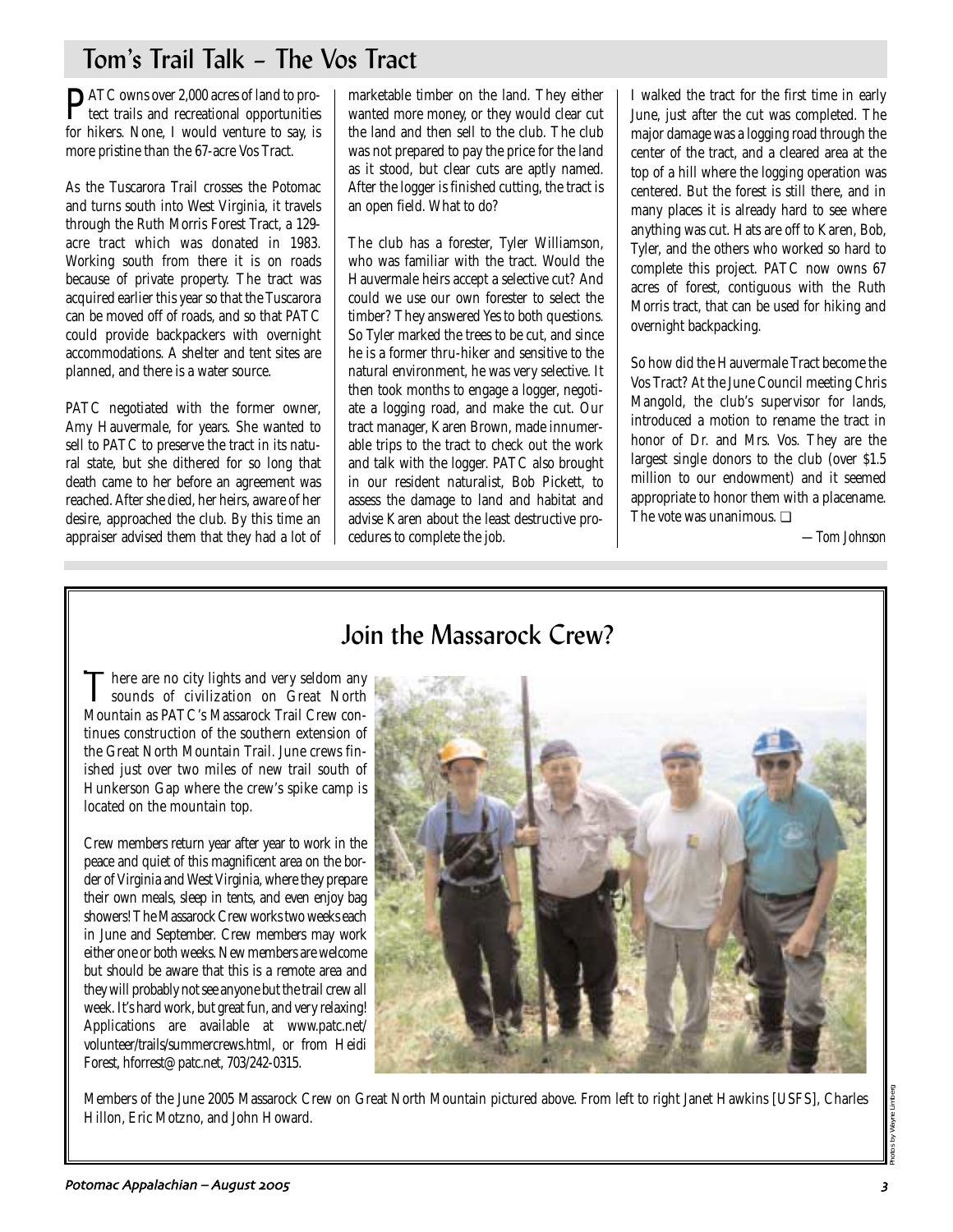# Council Fire

## **May Meeting**

The Potomac Appalachian Trail Club's regularly scheduled Council Meeting was called to order at 7:00 p.m. on May 10, 2005, at the Club Headquarters building by President Tom Johnson. Wilson Riley announced the passing of Will Kolbrenner to the Council and that a memorial service was to be held on Sunday, May 15. He also said that the fire prevention permit had been received. Exxon Mobil Foundation had donated \$1,000 on behalf of two of their employees. Holly Wheeler introduced Katrina Hedlesky who is the new Trail Patrol Chair. Tom reminded the Council of the official dedication of the Ovoka tract segment on June 4, National Trails Day. John Hedrick was introduced as the alternate representative to the Regional Partnership Committee – he will serve as Kerry Snow's backup. Tom asked that each Committee Chair review and update the goals for the committee. Bruce Glendening is still trying to identify someone to make a significant effort in planning for future IT needs.

#### **Finance**

The Council unanimously approved payment of medical expenses for PATC Volunteer Thomas Jorgensen who was injured on PATC land and has a \$2,000 deductible on his health insurance and incurred almost \$1,000 in medical expenses at the emergency room. There is a new organization to connect the Tuscarora Trail with the trails from the north and south tentatively named Atlantic Crescent Trail. Appalachian Long Distance Hikers Association (ALDHA) has started an Appalachian Trail museum – if members are interested in joining this effort they should see Chris Brunton. NPS has created the George B Hartzog, Jr. Award – Outstanding Volunteer Service, Volunteer of Year – Georgeann was awarded this for the entire United States by the Director of NPS. She put in about 1,300 hours last year, as well as serving as overseer for the Billy Goat Trail. The Council unanimously approved a Memorandum of Understanding between PATC and the Potomac Heritage Trail Association. This agreement permits PATC to furnish office space to PHTA as assistance to the new organization starting up in exchange for PATC receiving an institutional membership. PHTA seeks to complete the entire Potomac Heritage Trail authorized by Congress. Council also unanimously approved loaning PHTA \$2,000 for an insurance policy required by NPS, to be repaid within a year of PHTA signing the agreement. NPS will repay PHTA the insurance costs once the agreement has been signed. Council voted to remove the Endowment Committee to make it easier to have a successful quorum call. This action had been vetted with the Endowment Chair. Endowment issues are discussed with the treasurer who can represent its interests in Council.

#### **Trails and Lands**

Supervisor of Trails Liles Creighton reported that the Tuscarora Trail is cut in a number of places. There will be a continuing need for trail crew efforts over the next few years – the establishment of a rotating crew is under consideration. Current trail crews are fully committed this year and PATC will need significant support from all concerned.

Tom announced that the Brill Tract had been sold for \$3,000,000 – PATC had hoped to buy this land. PATC has an easement that it had thought was signed, notarized, and properly recorded but it is in Morgan County, W.Va., and Frederick County, Va., and had not been recorded in Frederick County, Va. A last-minute effort got the easement recorded properly in Virginia.

Henry Horn reported that the Shelters committee is poised to build two shelters in Maryland, and beginning to define shelters in the west.

#### **Membership, Volunteerism, Training, and Communications**

Vice President for Volunteerism Lee Sheaffer led a discussion of a draft policy on brochures so that they remain current and in stock.

*Ridgerunner status:* Holly Wheeler has hired five ridgerunners who will work until the end of October. Trail Patrol has developed a new Leave No Trace brochure. PATC will be represented on National Trails Day by being at the SNP Byrd Visitors Center and at Dickey Ridge, indoors this year to protect against rain. The Ovoka Trail dedication will also be on the National Trails Day's SNP Trail program. Supervisor of Membership Georgeann Smale is exploring ways to make the Annual Meeting less expensive. Supervisor of Information, Education, and Activities Jane Thompson introduced Nan Leininger who cooked at the Family Weekend. A counselor from Fairfax Co. who works with handicapped senior citizens contacted PATC about a client who would like to hike. The Easy Hikers will work with him to see if there is a match with their group.

*Map Committee* - has made up a one-page brochure for the Ovoka Trail dedication on June 4 and the draft is at the Piedmont Environmental Council for their input.

*Grants & Donations* - looking at putting a plaque in shelter with donor's name. Needs to be coordinated with ATC. Shelters are named after geographic locations

*Blackburn* - through hikers have started coming through; had a Boy Scout weekend last month, over three troops with over 30 scouts.

*AT Corridor Management* - is working on a brochure to give to land owners.

*SMRG* - 5 searches, SMRG was incorporated in February to protect PATC from litigation that might be brought against SMRG.

*Naturalist* - two scout groups contacted him because of a presentation at REI last year; the weekend of May 7 they had their first water quality session monitoring – it was quite successful.

*Public Affairs* - working with the Piedmont Environmental Council on the Ovoka dedication.

#### **June Meeting**

PATC's regularly scheduled Council meeting was called to order at 7:00 p.m. on June 14, 2005, at Club Headquarters by President Tom Johnson. Wilson Riley announced that the computer equipment lease was up; the company has offered to sell the equipment to PATC for \$2,000. It would cost \$700 to ship back per the existing contract.

The process of estimating the cost of next year's insurance bill has started. A child fell off a cliff along the AT, and an incident report should have been filed with NPS.

Tom announced the appointment of Katrina Hedlesky as Trail Patrol chair. He also asked the various chairs to update the goals and objectives of their business areas and forward the updates to Wilson for integration into a document for review at the July Council meeting.

See Council page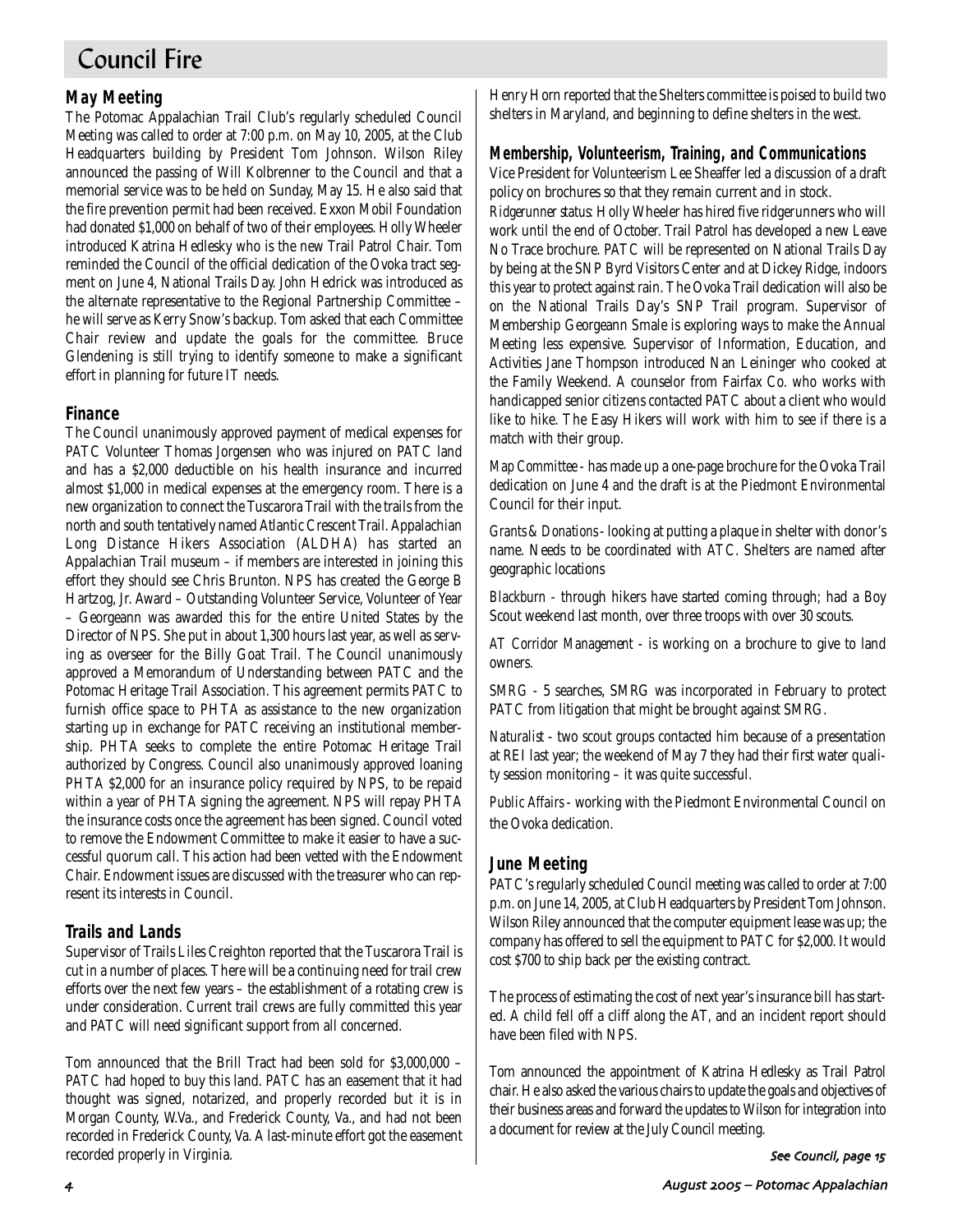# A Dedication Ceremony for the Ovoka Relocation

 $\mathbf{B}$ signs. When he first became a trail overseer in the early 1950s he was assigned to a section of the AT south of Ashby Gap in Northern Virginia, and the first thing he saw were the signs warning him to stay off the tract of land just to the east of the path. It was a large farm owned by a wealthy family, and they did not want hikers on their land. The AT had been rerouted into the woods off to the west. What hikers lost when they were forced into the woods was a grand view of the rolling meadows and horse farms of Fauquier County.

And for more than a half century the view was just a memory to old-timers. But in the late 1990s the National Park Service and the Piedmont Environmental Council (PEC) began working together to restore the view. To accomplish that, they had to buy the land from the family who owned it. Congressman Frank Wolf and Senator John Warner agreed to support an appropriation earmarked to buy the portion of the farm on the upper meadow for the National Park Service, over 400 acres of pastureland with the original views off to the east. (PEC now owns the remainder.) The acquisition was completed in 2003, and



**Tom Johnson, Pam Underhill, Mari Omland, Congressman Frank Wolf, and Sarah Whitehouse Atkins after the release of "Freedom" the red-tailed hawk.**

Congressman Wolf spoke at a dedication ceremony at the overlook in September of that year.

Once the land was acquired, Jon and Katherine Rindt led the Cadillac Crew on a 1.5 mile AT reroute onto the pastureland. While they were at it, they worked with Sky Meadows State Park on a blue-blazed trail

that went from the AT across the pastureland to the view point, then down into the park to connect with existing park trails. The relocation was completed last winter, and was opened up in March. Now that the new trail was open, it was decided that we should have a dedication ceremony, and what better day to have it than National Trails Day, June 4.

The day began dark and gloomy, rather typical of recent National Trails Days, but it gradually brightened, and the group that assembled in Sky Meadows State Park began hiking up to the viewpoint for the ceremony. They continued on the newly-opened<br>Ambassador Whitehouse Ambassador Trail, named after a prominent U.S. ambassador who was a contributor to PEC. Meanwhile, at the viewpoint, PEC and PATC people were

setting up for the ceremony, with tables for refreshments and a lectern.

Congressman Wolf was the featured speaker. Tim Skinner the director of Sky Meadows, welcomed the group, while Pam Underhill, the superintendent of the AT, and Mari Omland, ATC conservation director, called attention to the significance of the joint public-private effort to get the trail back onto its historic path, and pointed to the volunteer effort that was emblematic of the way the AT is built and maintained. Sarah Whitehouse Atkins gave a speech of thanks in behalf of her deceased father. Chris Miller, the executive director of PEC, was the master of ceremonies. All in all it was a grand day for hikers – and it didn't rain! Following the speeches, two officers from the Blue Ridge Wildlife Center released a red-tailed hawk named Freedom, who had been found injured alongside a road and brought to the Center for rehabilitation. When released, the hawk took a couple of short hops, then took off in a low trajectory, and was last seen perched on top of a pine tree, scanning the meadow for prey. Then, Lee Sheaffer, PATC vice president, led a three-mile hike that encompassed the new AT reroute and the older, forested path that is now blazed purple.

The ceremony was attended by more than 70 people. PATC hikers and PEC horse people mixed in an interesting cultural combination. ❏

*—Tom Johnson*





Contour Interval 100 Feet Scale 1:27,000 US National Grid Zone 18 (NAD-83) Prepared by PATC Maps Committee (David Pierce)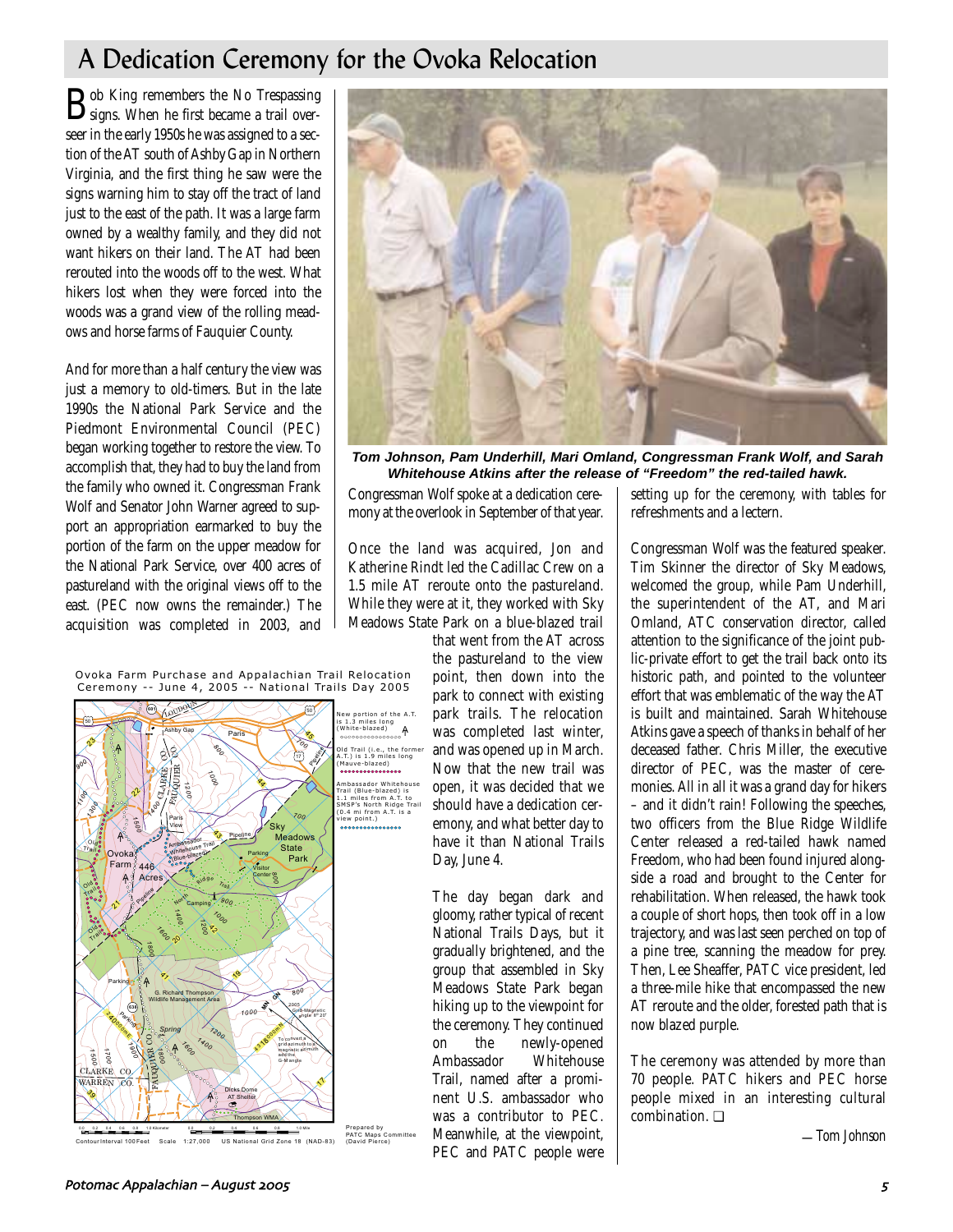# Planning for the Future

**PATC** is growing! The club is acquiring land and easements for the Tuscarora Trail, adding cabins and shelters throughout our trail system, and launching new initiatives as we provide trails and hiking experiences for all who love the outdoors. Every year brings new demands and opportunities, but we need the help of members like you to make our dreams a reality.

Did you know that there are many ways you can help the club while also planning for your own financial future? PATC is sponsoring three seminars this fall for club members and guests to learn more. Here are some of the topics we will cover:

*Gifts of appreciated securities* can provide substantial tax savings. PATC accepts gifts of stocks, bonds, and mutual funds, as well as contributions by cash, check, or credit card.

*Donor Advised Funds* allow you to set aside funds now to make your charitable gifts (to PATC or other charities) in the future. With a minimum investment of only \$5,000, these funds can help you plan your philanthropic giving, while providing immediate tax benefits.

*Charitable Remainder Trusts*: You may have significant appreciated assets that are not generating income. Placing these assets in a remainder trust could provide income now for you or your loved ones. You can save on income and estate taxes, and after your lifetime, the trust remainder will support PATC's mission.

*Bequests:* A bequest in your will allows you to pass any amount you wish to PATC free of estate tax. You can give cash, a specific property, or a percentage of your estate.

*Conservation Easement Tax Credits:* PATC has set aside certain land holdings in Virginia under conservation easements to protect the integrity of the trail and its surrounding area. As a result, the State of Virginia provides tax credits to PATC, though as a non-profit organization the club cannot use them. Under current tax law, we can sell the tax credits to those needing a deduction on their Virginia state taxes.

These Planning for Your Future seminars are being held as a service to PATC members and their guests. They are informational gatherings only – you will not be asked to purchase anything, or be under any obligation to make a gift to PATC. If you would like to learn more, join us on one of the following dates, or call club member John Campagna (jjcampagna@leggmason.com) 202/487-1044. ❏

# **Planning for Your Future Seminars**

- Wednesday, Sep. 21, from 7:00 p.m. to 9:00 p.m. at PATC Headquarters. Refreshments will be provided.
- Thursday, Sept. 22, from 11:30 a.m. to 1:30 p.m. at PATC Headquarters. Lunch will be provided.
- Saturday, Oct. 22, at the annual Blackburn Picnic. Appetizers and discussion at 4:00 p.m.

The seminars are offered at no cost, but RSVP is required. Please RSVP to Pat Fankhauser at pfankhauser@patc.net or 703/ 242-0693 x17. ❏

*—Christine Iffrig*

# Visit PATC at an 'Event a Month' near you

Since it's difficult for people to come to Vienna, PATC is heading out to meet them. We're setting up our display at several events to spread the word about who we are and what we do – as well as introducing potential new members to the Tuscarora Trail, Appalachian Trail, and other hiking trails. Come on out and visit us!

Would you like to share your joy of hiking and help spread the word about PATC and its mission to preserve hiking trails? Come on by and help out for an hour or more! We can always use more volunteers. PATC will greatly appreciate your assistance and support in spreading the word about our organization. Through you, we will be able to extend our outreach and membership efforts. Trail Talkers are needed for these events and more! PATC needs you to talk trails for us!

To volunteer or for more information on these events or to become a Trail Talker, contact: Jane Thompson, PATC Supervisor of Information, Education, and Activities, jayteehike@yahoo.com or 301/349-2496.



Jeff Seal spoke with many people who stopped by the PATC display at the C&O Canal Barge Bash.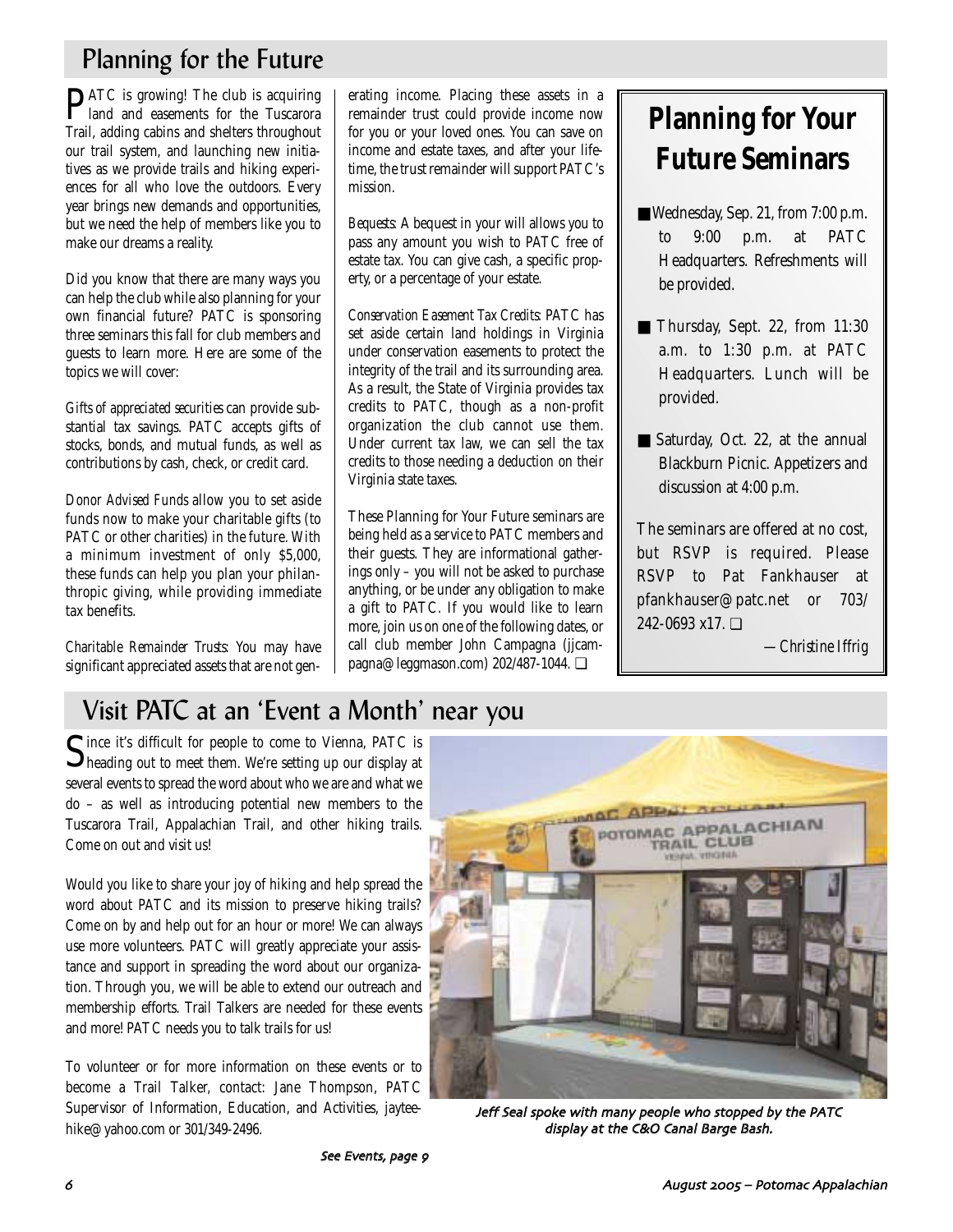# Trail Patrol and SNP Partner for National Trails Day

The fog burned off to a clear, warm day on<br>Saturday, June 4, for National Trails Day at SNP. Trail Patrol volunteers were there to hold their annual event, this year titled "Beyond The Trailhead" in support of the theme of providing information and skills to encourage park visitors to leave their cars behind and explore our backcountry and wilderness trails.

Joining Trail Patrol leaders on guided hikes were 110 park visitors. The variety of hikes, from easy to advanced, provided opportunities for persons of all ages and fitness levels to get out on the trails and enjoy the spring weather. Azaleas, jack-in-the-pulpit, and wild geranium in bloom, and a scarlet tanager in full summer splendor were just a few of the signs of spring that hikers enjoyed along the way.

Information tables at Dickey Ridge Visitor Center and Byrd Visitor Center showcased displays and handouts on topics such as Leave No Trace outdoor ethics, hiking and backpacking essential equipment, and backcountry safety. About 150 people stopped by where Trail Patrol members discussed how to enjoy the outdoors and improve hiking skills while minimizing impact on the environment. Park staff had a wilderness information table and a traditional trail tools display at Byrd Visitor Center where participants had the chance to try using a two-person crosscut saw (and take home their decorated slice of log!).

Many of the 26 Trail Patrol volunteers wrapped up the day by joining the Blue and White Crew at Pinnacles Research Station for a pot-luck dinner and discussion of the day's events.

The event was organized by Trail Patrol members Cindy Majewski, Anniell Miller, and Renee Hoffman, and SNP staff Laura Buchheit and Steve Bair. Trail Patrol thanks SNP's visitor center staff, public affairs officer, rangers, trail crew, and Conservation Association volunteers for their assistance with and participation in this great event. ❏



*—Holly Wheeler* Trail Patrol member Dave Erdman "sweeps" a guided hike at National Trails Day



Trail Patrol Ridgerunner John Hedrick coordinates with SNP ranger John Buchheit before taking out a guided hike



Trail Patrol member Jeff Shriver talks to visitors about Leave and the Carticipants sign up for a hike and check out the<br>.No Trace principles No Trace principles



Participants sign up for a hike and check out the information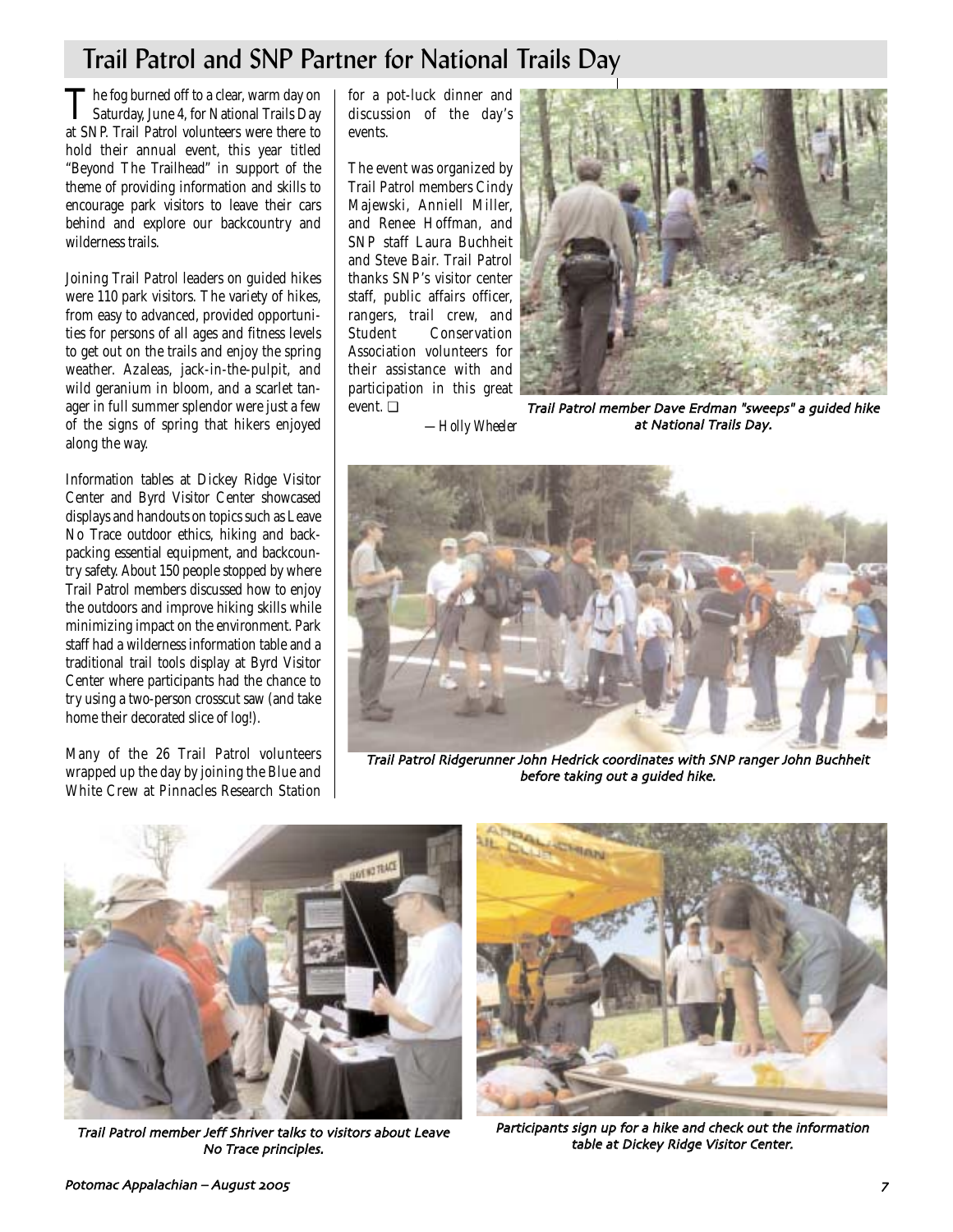# Bob Pickett's Appalachian Nature: Rattlesnakes

The heat of summer makes its final stand<br>in the month of August. Since July 2, the average high temperature for the Washington, D.C., area has been 88 or 89ºF. Only by Aug. 14 does the average drop to 87ºF. In the bounty of this solar heat, or energy, the various life forms of our forests are doing everything they can to use and conserve this energy to complete their seasonal cycles and prepare for the winter days of depletion.

The plant community as a whole acts like a living manufactory, pumping the atmosphere through its leaves, converting the energy of the sun through photosynthesis to create the foods that will enable the plants to eat, survive, and reproduce. Within their stems and roots, these starches will be stored and utilized over the winter as a fuel to maintain the plants' minimal metabolic needs, serving much the same function as brown fat does for mammals.

Not only must the plant community produce enough food to service its needs, it must produce the food to fuel the metabolism of virtually all of the life forms of our forests. Viewed another way, the quantity of green plant matter produced determines the quantity of other life forms that can be sustained.

A number of fungi are producing spore-bearing fruits, also known as mushrooms, at this time of year. Many fungi are attached to plant roots, absorbing nutrients from the soil and feeding them to the plants. In return, the plants provide some stored starches to these fungi. In fact, 90 percent of all plants contain these mycorrhizal fungi, which include the boletes, amanitas, morels, puffballs, and truffles.

## **Mating Season**

The heat of July and August has maximized the metabolism of the insect world, supporting the maturation of another season's crop of mating insects. I associate August with the sounds of the annual cicadas, katydids, field crickets, grasshoppers and others. These August evenings can be downright raucous from the back porch. It is clear that to these life forms, this is their month of glory.

August has another association with me. The peak of rattlesnake activity is late July and August. Out of their wintering hibernacula since about May 1, the males have been busy foraging within about a mile or two of their dens. The nature of their foraging is in the form of lying in a coiled position, waiting to

ambush any small mammal that happens to wander too close to the unscented predator, who has the advantage of its heat-sensing pits.

But now, the males are actively moving throughout their territory, seeking out nonpregnant (non-gravid) females. Females will reach maturity at age six or seven, with a lifespan of 10 to 15 years average. Mating will peak in early August. Once mated, the females will hold on to the sperm over the winter, not permitting fertilization until June. With a gestation period of about 2.5 months, birthing will begin in late August. This brings into question an interesting enigma. Scientific dogma states that rattlesnakes mate in the spring, giving birth in August of that same year. The source of this supposition appears to date back to a paper written in 1907 by R. L. Ditmars. A very logical presumption, based on gestation period, and the communal nature of rattlesnakes on emergence from their wintering dens, but one not supported by observation. Since that time, many authors have repeated this assertion without adding any supporting documentation. However, documentation supports the 13-month period between mating and birthing. But why would this be the case? Why doesn't the female permit immediate fertilization and give birth the same season? The answer to this question eludes herpetologists at the present time.

## **Communal Nurseries**

Females give birth on a three-year cycle. Thus in any given season, only a third of the females give birth. Pregnant female rattlesnakes usually use certain favorably exposed rocks for birthing. These sunny rock slabs are usually only 50 to 200 yards from the wintering den sites. As many as 17 females have been found in Pennsylvania at these favored birthing "rookeries."

About two weeks after the birthing of the eight to 10 neonates, the female will travel to the hibernaculum with the young soon following the scent to the den, where a population will average 30 to 60 snakes, with larger dens supporting 120 to 200. Copperheads and occasional black rat snakes will also overwinter with the rattlesnakes. In fact, if the young lose the scent of the mother on the way to the den, they have been known to follow the way of a black rat snake going to the same destination. This is how the black rat snake earned one of it's common names, the pilot snake. ❏

# **Hold The Date: Oct. 22 Blackburn Pig Roast**

More information and registration form to come in the September and October PA.

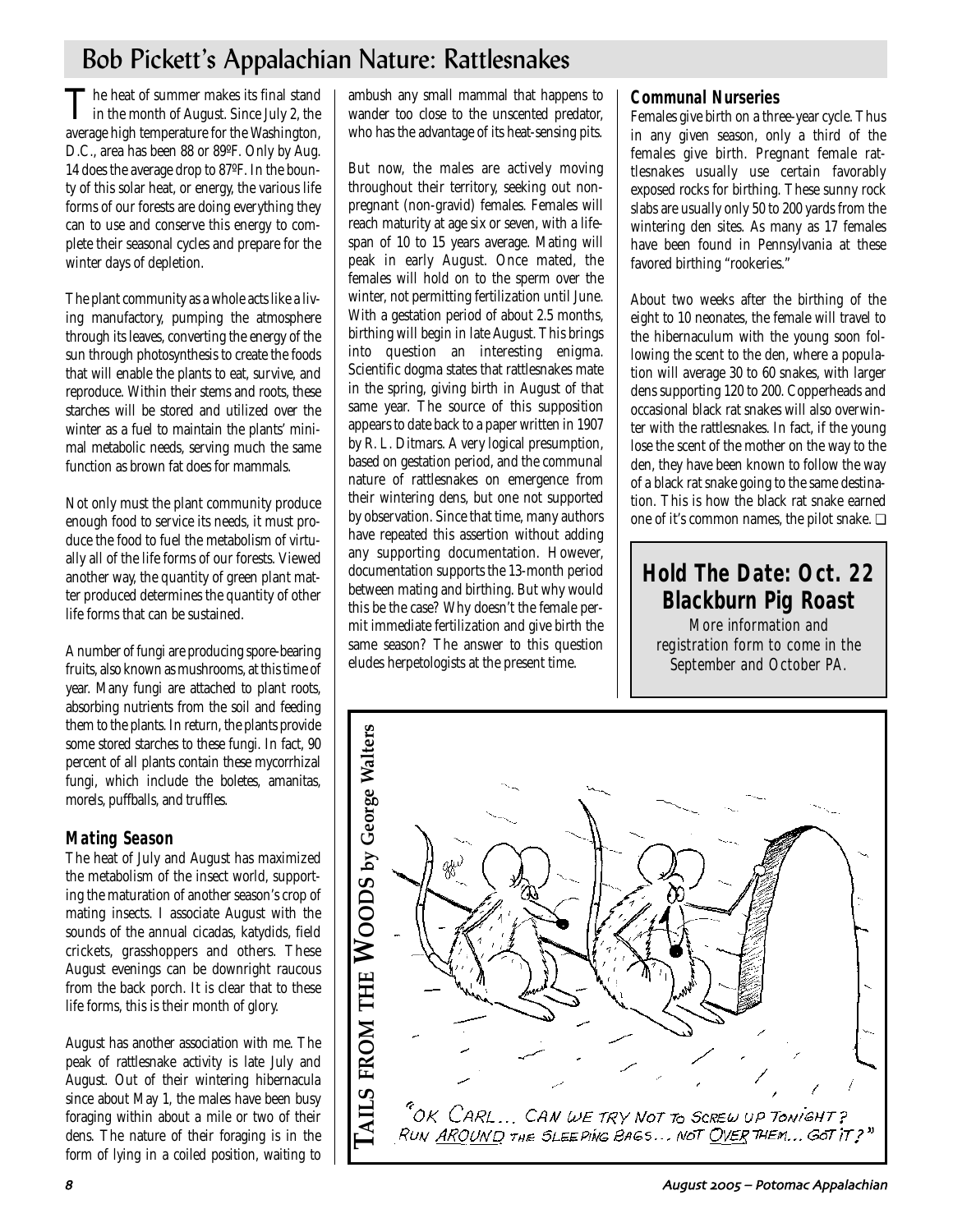# 18th ANNUAL SNP North District Trail Overseers Workshop **Sept. 17-18, 2005, Mathews Arm Campground**

PATC and the trails staff of SNP will once again host this annual workshop, designed to teach new trail overseers the basic skills of trail maintenance and repair and to give experienced overseers the opportunity to pick up a few more skills by working with the park professionals on major projects.

A tent camping loop at Mathews Arm campground will be reserved for exclusive use by PATC for this weekend event. Participants will gain free entry to the park and the campground.

The workshop will begin Saturday morning and end on Sunday at 1 p.m. There is a \$20 registration fee. Saturday dinner, Sunday breakfast, and a buffet lunch will be provided. Participants are requested to bring their own trail lunch on Saturday.

Instruction will be provided by SNP trail professionals and PATC crew leaders. The sessions typically include basic skills of trail maintenance, rock and log work, wilderness trail skills, and advanced projects.

**Please make reservations early.** The workshop is limited to 25 participants, and we always fill up early. Contact George Walters at gjwalters@starpower.net or 410/426-2724 for more info or to make a reservation.

#### Events, from page 6

## **September 24 – Harpers Ferry, WV**

Enjoy the fall foliage at Harpers Ferry's first Fall Festival. Wander around the town and take a hike. PATC will not only have a display, but Highacre will be a focal point in the days activities, we'll talk about Leave No Trace, and we will be leading hikes. Mark your calendar now and look for more details in the September *PA*.

## **October 1 – Frederick, MD**

Visit historic downtown Frederick. The main drag through town is closed to traffic for the day so people can wander around enjoying the music, activities, displays, food, and local stores. PATC will have a table in front of The Trail House – stop by and say hi! If you have never been in The Trail House, this is also a chance for you to say hi to Clyde and his staff who are big supporters of PATC.

## **October 8 - 9 – Berkeley Springs, WV**

The 33rd Annual Apple Butter Festival is a nice stop before or after a hike on the Tuscarora Trail! Parade – Apple Butter making – kids activities – Bluegrass/Dixieland Jazz/String Band – and when was the last time you got to enter a hog calling contest? All of this and more, including displays where PATC will have a table. www.berkeleysprings.com/apple/

## **October 14, 15, &16 – Millwood, VA (near Winchester)**

Although the hot air balloons are the headliners, they are just the beginning of this unique 3-day festival overflowing with children's activities, entertainment, artisans & crafters, antique fire engines and cars, Virginia Wine Tasting and so much more. Stop by the PATC display and say hi! www.historiclongbranch.com/balloonfest/balloon.htm

*Hiker's Notebook* **Common Name:** Brittlegill **Scientific Name:** Russula Pulchra **Order:** Russalales

The russula or brittlegill is one of the most common mushrooms you see on the trail throughout the spring and summer. It is usually solitary in groups (as shown) on the ground, particularly under oak trees.

**Potpourri:** The name brittlegill is due to the distinctively brittle flesh of the russula. That means when you push upward on the edge of the cap, it easily snaps off.

There are many colors of the russula. The name pulchra for the red colored variant means beautiful.

The russula is mycorrhizal (my - cor - EEZ - al), meaning that it has a symbiotic relationship with the root structures of specific plants, among which are oak trees. The photosynthetic plant produces the sucrose that is used by the fungus. In return, the fungus helps the plant to absorb water and essential minerals, especially phosphorous.

Some russulas are edible. Those that are not are reportedly bitter in taste. In Russian, the name is pronounced "Sueroyejka" which translates literally to "eat raw."

Many russulas appear to have been nibbled on by the various rodents (mice, voles and squirrels) of the forest (as is the case in the photo).  $\Box$ 

*—William Needham*

*Visit the Hiker's Notebook Web site at: www.mwrop.org/W\_Needham/h\_notebook.html*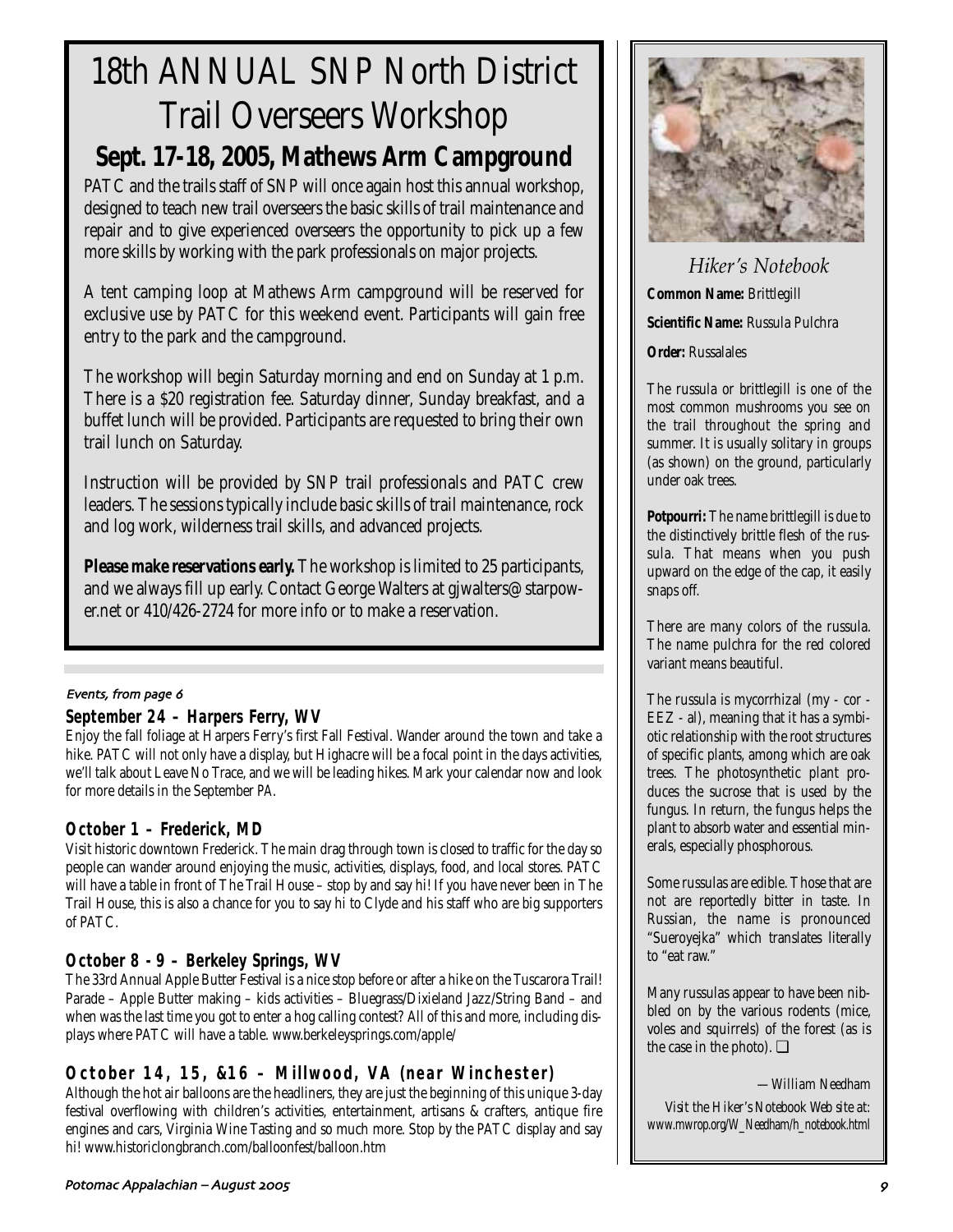#### Charlottesville Chapter

The Charlottesville Chapter hikes every Saturday; summer, winter, and in between. Hikes are usually 8 to 10 miles. We usually maintain trails on the last Saturday of the month. Meet at Sprint parking lot, 2307 Hydraulic Road, at 9:00 a.m., with food and water for the day. The majority of hikes are in the south and central districts of SNP, with some in the north district and in George Washington National Forest. Our Chapter hikes are posted at www.patc.net/chapters/char/hikes.html. INFO: Jere Bidwell 434/295-2143 or John Shannon 434/293-2953.

#### North Chapter

The North Chapter of PATC conducts monthly trail work trips on the Maryland and Pennsylvania sections of the AT and on the Pennsylvania sections of the Tuscarora Trail. We also lead hikes on these and other trails. Maryland AT work trips are generally held on the first and third Saturdays – contact Nancy Hammond (mdtrail@yahoo.com) 301/739-0442 for information. Pennsylvania work trips are generally held on the AT on the first Saturday and on the Tuscarora on the third Saturday – contact Pete Brown (peter.brown4@worldnet.att.net) 410/343-1140. Pennsylvania AT work trips also include an optional Saturday evening dinner at the Gypsy Spring cabin. For information on upcoming hikes, contact Chris Firme (bncfirme@innernet.net) 717/765-4833. For general chapter information, contact chapter president Pete Brown or visit the North Chapter home page (www.patc.net/ chapters/north/).

#### Northern Shenandoah Valley Chapter

The Northern Shenandoah Valley Chapter sponsors hikes in national and state parks and forests in the Shenandoah Valley vicinity, open to the public, on a monthly basis except during the winter. Hikes are posted in the Forecast. Other activities are in the NSV Chapter Newsletter. For further information contact Betsy Fowler (efowler@shentel.com).

# KEY to Forecast Activities

All events are marked for easy identification. Late changes or cancellations are listed on the weekly information tape (703/242-0965), which is updated on Sunday evening for the following seven days. The Forecast can also be found on PATC's Web site at www.patc.net/activities/forecast.html.

- **\*** Hiking Trips
- \* Backpacking Trips
- $\mathcal{R}$  Trail Work Trips
- **4** Cabin/Shelter Work Trips
- 
- Ri Trips‱<br>ا Special Special Events
- $\blacksquare$  Meetings
- $\mathcal{O}$  Classes
- z K9 Trail Blazers (dogs permitted)

Note to all hike leaders: Please ask nonmembers on your hike if they would like to join PATC, thén get names ánd addresses so a club volunteer can send them information packets. Thanks!

# **Chapters**

#### Southern Shenandoah Valley Chapter

See www.ssvc.org or the one linked to the PATC Web site for descriptions of hikes and work trips. We usually hike in the southern and central districts of the SNP and in the GWNF. Contact the listed hike leader for information about a specific event, or contact Michael Seth 540/438-1301.

#### West Chapter

The West Chapter meets twice a year in March and September. The Chapter maintains a section of the Black Locust circuit trail in Gambrill State Park near Frederick, Md. Work trips and hikes are usually scheduled monthly from March through December. We also lead overnight weekend trips for day hikes<br>or backpacking. All activities are or backpacking. All activities are listed in the PA Forecast. For further information contact Dave Jordahl (westpatc@hotmail.com) 304/876-7062 (evenings) or 240/777-7741 (days).

#### Ski Touring Section

The Ski Touring Section has served since 1974 to introduce Washington area residents to crosscountry skiing and to provide cross-country skiing opportunities to experienced skiers. The Section sponsors winter weekend ski trips for all levels of skiers to nearby mountains in Maryland, West Virginia and Pennsylvania, as well as periodic social events year round. INFO: Bert Finkelstein (bertf@erols.com) 703/715-8534.

#### Mountaineering Section

We're a diverse group of local Washington, DC area climbers. Young and old, male and female, crag rat, sport climber, and alpinist, active and armchair types – we all enjoy climbing in its many varieties. We also share common interests in promoting safe climbing, conserving the outdoors, developing new climbers' skills, representing the Washington area climbing community, and having fun! We provide instruction for those wanting to learn the basics – we're not a school, but we can get you started. We go climbing, either locally or further afield, nearly every weekend. In the winter we organize trips to the Ice Festivals in the Adirondacks and the White Mountains for beginning and advanced ice

climbers. For further information contact Ozana Halik, (mrkayak1@verizon.net) 703/242-0177, or Mack Muir (MackMuir@edisaurus.com).

#### PATC Hikes

PATC offers organized hikes appealing to the diverse interests of our members. There are K-9 Hikes, which invite you to bring your favorite dog; Family Hikes tailored to kids; Natural History Hikes stalking the fascinating but often elusive flora and fauna of the region; hikes featuring varying levels of difficulty with the Easy Hikers, In-Between Hikers, and Vigorous Hikers; Birding Hikes with experts to help sight and identify our avian neighbors; Historical Hikes tracking littleknown structures in Shenandoah National Park; Series Hikes tracing the entire length of the Tuscarora Trail or the trails of Pennsylvania, section by section; Backpacking Hikes traversing the tracts of West Virginia and Southern Virginia; hikes scheduled for weekends; ones scheduled for weekdays; Geology Hikes led by experts from the Smithsonian focused on the unique stratigraphy of our area; Mushroom Hikes with mycologists; Waterfall Hikes to beat the summer heat; and Outreach Hikes to get together with the members of area groups like the Sierra Club or the Congressional Hikers. That is just to name a few. Check out the Forecast calendar and hear updates on the weekly tape (703/242-0965).

#### Other Clubs' Hikes

Capital (www.capitalhikingclub.org) and Wanderbirds (www.wanderbirds.org) hike on Saturdays and Sundays, traveling by bus and leaving from downtown, with suburban stops as well. Center Club, Northern Virginia Hiking Club and Sierra Club hike on both Saturdays and Sundays using carpools, which often leave from a suburban Metro stop. Schedules are available at PATC Headquarters and are published in area newspapers on Fridays. The schedule of West Virginia Highland Conservancy outings in the Monongahela National Forest and surrounding areas is on their web site at www.wvhighlands.org.

Meetings

Meetings

#### Meetings are held at PATC HQ, 118 Park Street, S.E., Vienna, Va., unless otherwise noted.

#### New Members (PATC) – First Wednesday

7:30 p.m. Curious about the club? Want to learn more? The best way is to attend a New Members meeting (but you don't have to be new to qualify). Refreshments will be served. Directions to PATC: Take Rt. 123 into Vienna, Va., and turn east on Park St. (Rt.675) to 118 Park St. on your left. INFO: Georgeann Smale (gsmale99@yahoo.com) 301/581-9584.

#### Mountaineering Section – Second Wednesday

7:30 p.m. – We meet every month unless noted in the Forecast. INFO: Ozana Halik (mrkayak1@verizon.net) 703/242-0177 or PATC's Web site: www.patc.net/chapters/mtn\_sect.

#### Shenandoah Mountain Rescue Group

Business meeting - Last Tuesday of each month, 7:30 p.m. INFO: Doug Sigman (join@smrg.org), 703/255-5034, or www.smrg.org.

## PATC Council – Second Tuesday

The council meets at 7:00 p.m. sharp. The PATC Council meets every month to conduct business of the club and once a year for a dinner meeting. All members are always welcome. Come see how we make decisions about your club. INFO: Wilson Riley (wriley@patc.net) 703/242-0693 x11.

#### Trail Patrol – First Tuesday

7:30 p.m. Trail Patrol volunteers are PATC's goodwill trail ambassadors to the hiking public. They provide a visible, reassuring presence on the trails, and strive to educate the public on good hiking practices, minimum impact hiking, and camping ethics. Patrol members are trained in land navigation, emergency procedures, radio communications, and personal equipment. All Trail Patrol volunteers are also expected to become certified in a recognized basic first aid course. Some equipment and uniform items are provided upon completion of training. INFO: Holly Wheeler (trailpatrol@patc.net) 301/486-1598, or see our section in PATC's Web site: www.patc.net/ volunteer/trailpatrol.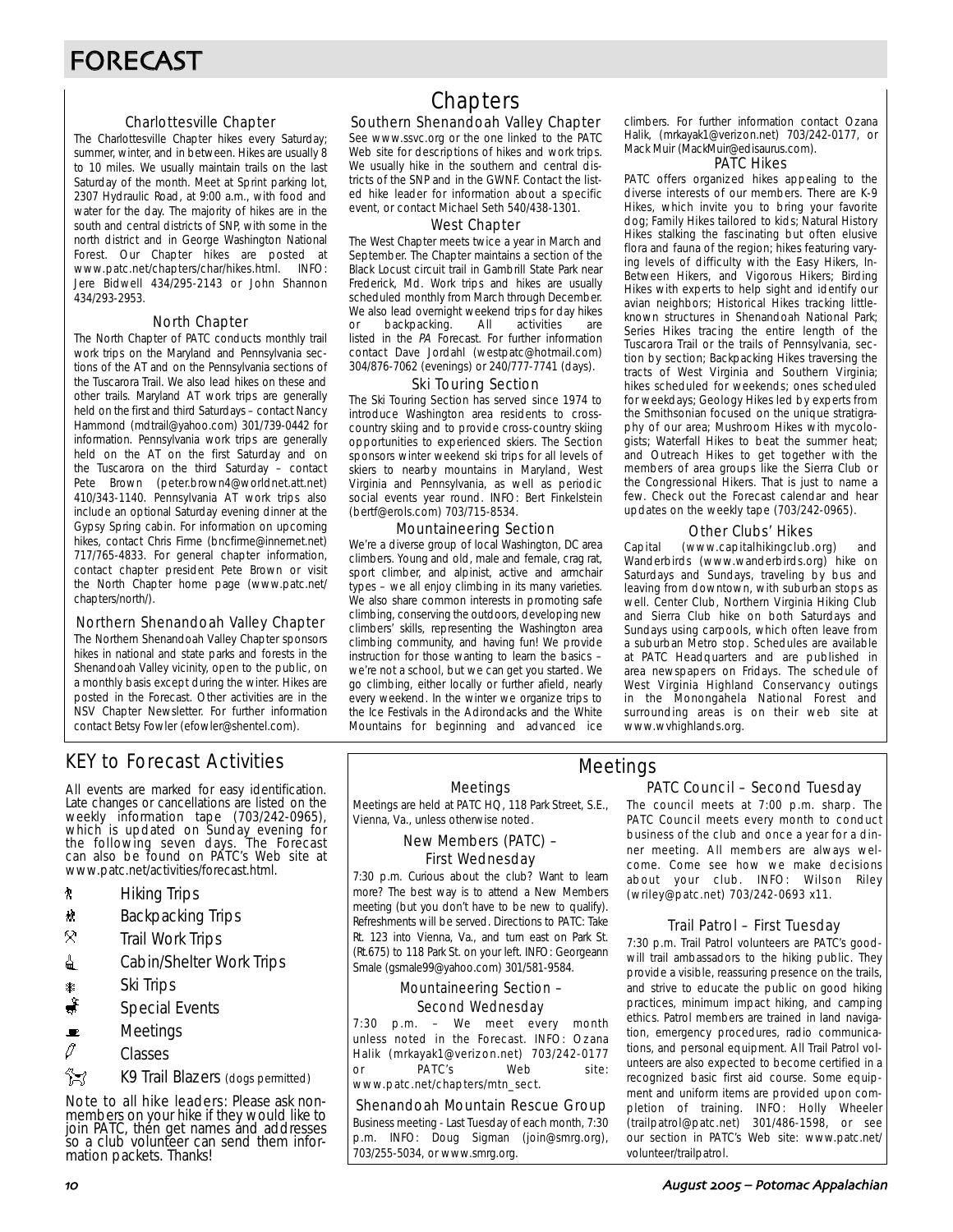# **FORECAS**

# AUGUST

# 1 (Monday)

#### DEADLINE – September Potomac Appalachian Material due to editors 5:00 p.m.

All items for the next issue of the newsletter due. Send Forecast events to PA-Forecast@patc.net and<br>all other articles to the editor at all other articles to the lindashannonb@mac.com. NOTE: Do not send photos or articles to headquarters. E-mail for address.

#### 1 (Monday) ` HIKE - Family Hike Great Falls, VA

Kid friendly hike along the River Trail at Great Falls Park. This 3-mile, circuit hike takes us along the beautiful Mather Gorge with great views of the Potomac River. We will picnic along the way. INFO: Lauren Lang (at94L@netzero.com) 571/242-3950. If I don't respond quickly to your e-mail, please call me.

#### 2 (Tuesday)

## ` HIKE - Vigorous Hikers

Central District, Shenandoah National Park, VA From Meadows Cabin parking climb to Doubletop for views, scramble up the rocks and descend to the Rapidan to tour reopened Hoover Camp. Then climb Mill Prong Trail to AT to enjoy Dark Hollow Falls, returning via Stony Mountain Trail. 16 miles 4000 ft climb. INFO: Chris Nolen (chrishiker@erols.com) 301/469-8931.

# 2 (Tuesday)<br>■ MEETING - Trail Patrol, 7:30 p.m.

#### 3 (Wednesday) ` HIKE - Midweek Hikers

Location to be determined The PATC Midweek Hikers carpool each Wednesday from the Washington, DC area to various trailheads. Hikes are at a moderate pace and about 8 to 12 miles in length with varied elevations. Current information, including meeting place, time, leader's name and phone number, and a detailed description of the hike are available on the PATC Activities Recording: 703/242-0965.

#### 3 (Wednesday)  $\mathbf{\mathbb{E}}$  MEETING - New Members (PATC), 7:30 p.m.

# 4 (Thursday) a CLASS - Climb Like A Girl (REI) Fairfax, VA

6:30 - 8:30 p.m. An open climbing night for women, taught by our own women climbers. Miniclinics, lessons, tips and stories throughout the evening. Space is limited. INFO: Mark Nelson (mnelson@rei.com) 703/379-9400.

### 6 (Saturday) . TRAIL WORK TRIP – South Mountaineers Appalachian Trail, MD

Humiturefest, the anniversary date of the South Mountaineers, is now 12 years old. Work on the AT in Maryland and celebrate another fine year of volunteer stewardship. Please bring plenty of water, lunch, gloves, and boots. INFO: Nancy Hammond (mdtrail@yahoo.com) 301/739-0442.

# 6 (Saturday) . TRAIL WORK TRIP – Yankee Clippers Appalachian Trail, PA

Work trip followed by Charlie's annual corn roast (reservations required). We will meet at US 30 and PA 233 at the parking lot of Caledonia State Park. Departure 9:00 a.m. sharp. INFO: Pete Brown (peter.brown4@worldnet.att.net) 410/343-1140.

#### 7 (Sunday) ` HIKE – Sunday Hikers Burkittsville, MD

Starting at Gathland State Park, we'll hike south along the AT to Harpers Ferry, stopping to take in the magnificent view from Weverton Cliffs along the way. Distance is approx. 10 miles, with an elevation drop of about 700 feet. Since this is a one-way hike, we'll need volunteers to position cars at either end.<br>PATC Map 6. INFO: Vince Ferrari Map 6. INFO: (vincentferrari@gmail.com) 301/249-2210.

#### 7 (Sunday) ` HIKE – Trail Patrol Comus, MD

Interested in hiking, helping other hikers or checking out trail conditions? This will be a leisurely hike on Sugarloaf Mountain, as well as a discussion of what it takes to be a member of PATC's Trail Patrol and what services Trail Patrol performs for the hiking and backpacking community. Please remember to bring water and lunch/snacks. INFO: Murry Moskowitz (murmosk@cox.net) 703/440-0614.

#### 9 (Tuesday) CLASS - Great Local Hikes (REI) Fairfax, VA

7:00 p.m. Whether you're new to the area or and experienced hiker looking to expand your repertoire, join us for a discussion on some of the best kept secrets in and around Virginia and Maryland, as well as the usual haunts. INFO: Mark Nelson (mnelson@rei.com) 703/379-9400.

#### 9 (Tuesday) ` HIKE - Vigorous Hikers Central District, Shenandoah National Park, VA

Climb Corbin Mountain, run down Indian Run, follow Nicholson Hollow up to the AT, see Stony Man summit, return via Corbin Hollow. About 15.5 miles and 3500 ft climb. INFO: Chris Nolen (chrishiker@erols.com) 301/469-8931.

#### 9 (Tuesday)  $\mathbf{\dot{E}}$  MEETING - PATC Council, 7:00 p.m.

10 (Wednesday) ` HIKE – Midweek Hikers Location to be determined See August 3 event for more information.

10 (Wednesday)

#### a CLASS - Backpacking Ultralight (REI) Bailey's Crossroads, VA

7:30 p.m. Many AT thru-hikers believe in going light to cover more ground with less effort, for more enjoyment. The first rule is, "What can I live/hike without?" Join us for an evening's exploration of, "What do I really need to hike with, and how can I carry less?" We'll cover stoves, food, clothing, shelter and sleep systems, packs, hiking poles, weather, first aid, campsite selection and re-supply. INFO: Mark Nelson (mnelson@rei.com) 703/379-9400.

#### 10 (Wednesday)

**MEETING - Mountaineering Section, 8:00** p.m.

#### 13 (Saturday) ` HIKE – North Chapter New Germantown, PA

Tuscarora Trail Hike IV: Knob Mtn./Rising Mtn. section: PA Rte 641 to Stewart Narrows Trail-Hemlock Rd-11.1 miles-difficult hike. Elevation change of 1,400 feet. After climbing to the top of the ridge, we will have excellent views to the east and west. This hike will take us into the Tuscarora State Forest. INFO: Christopher Firme (bncfirme@innernet.net) 717/794-2855 after 6:00 p.m.

#### 13 (Saturday) ` HIKE – Strenuous

South District, Shenandoah National Park, VA 17-mile circuit hike starting at Brown Mountain Overlook, descending to Big Run on Brown Mountain trail and proceeding south on the Big Run Portal Trail. Return via AT. Total elevation gain<br>4,000 feet. INFO: William Needham 4,000 feet. INFO: William Needham

#### 13 - 14 (Saturday – Sunday)  $\triangleq$  CABIN WORK TRIP – Vining Tract Stanardsville, VA

(Needham82@aol.com) 410/884-9127.

Come join us on the Vining Tract for a weekend of cabin construction, maintenance, and trail projects. The logs are in place at the new Butternut cabin, and now it's time for chinking. We also have trails to build, and work to be done to keep Conley and Wineberry cabins in mint condition. Community meals. Overnight at Conley and Wineberry. INFO: Hugh Robinson (mes.htr@verizon.net) 703/525-8726.

#### 13 - 14 (Saturday-Sunday) **EXTELTER WORK TRIP - Vos Tract Crew** Berkeley Springs, WV

A new shelter crew is forming to work on the beautiful Vos Tract in WV. First timers as well as experienced workers are invited to come out and see one of the latest additions to PATC's Tuscarora Trail lands located just 5 minutes from I-70, Hancock, Md., and Berkeley Springs. We're digging a well and developing tent, privy, cooking and shelter sites, and creating a new camping area culminating in the finest log structure in PATC's catalogue of shelters. We'll have the option of camping on site or at a crewmember's nearby cabin. Bring water and lunch. Potluck supper Saturday night. Please call and join us. INFO: Walt Smith (wsmith@ visuallink.com) or Keith Daily 304/229-0110.

#### 13 - 14 (Saturday – Sunday) TRAIL WORK TRIP – Cadillac Crew Round Hill, VA

District manager Chris Brunton needs some help on a swampy section of the AT near Rod Hollow Shelter. Plans are to build boardwalks or raise the tread to improve the trail and prevent further damage. The crew will retire to Blackburn Trail Center for their normal Saturday feast and overnight accommodations. INFO: Trudy Thompson (going2home2@yahoo.com) 703/938-3973 or Jon Rindt (jkrindt@shentel.net) 540/635-6351.

#### 13 - 14 (Saturday – Sunday)  $\%$  TRAIL WORK TRIP – North District Hoodlums North District, Shenandoah National Park, VA

Come and join the North District Hoodlums trail crew on the "Jamaican Island" trail work trip in August! Daylight come and we be workin' on de trail. But cool off afterwards at Indian Run hut with a Red Stripe and Caribbean cuisine?? Nooooo problem, mon! The North District Hoodlums Trail Crew works on the AT and Blue-Blazed Trails in the North section of the park. We work hard and enjoy the fruits of our labor afterwards via the theme meal and good company at a facility within the park. Newcomers are always welcome. Come for the day, stay for the evening meal, camp out overnight in SNP – lots of options. Not a bad way to spend a weekend! We meet at Piney River Ranger Station, MP 22 on Skyline Drive, at 10:00 a.m. Saturday morning. INFO: George Walters (gjwalters@starpower.net) 410/426-2724.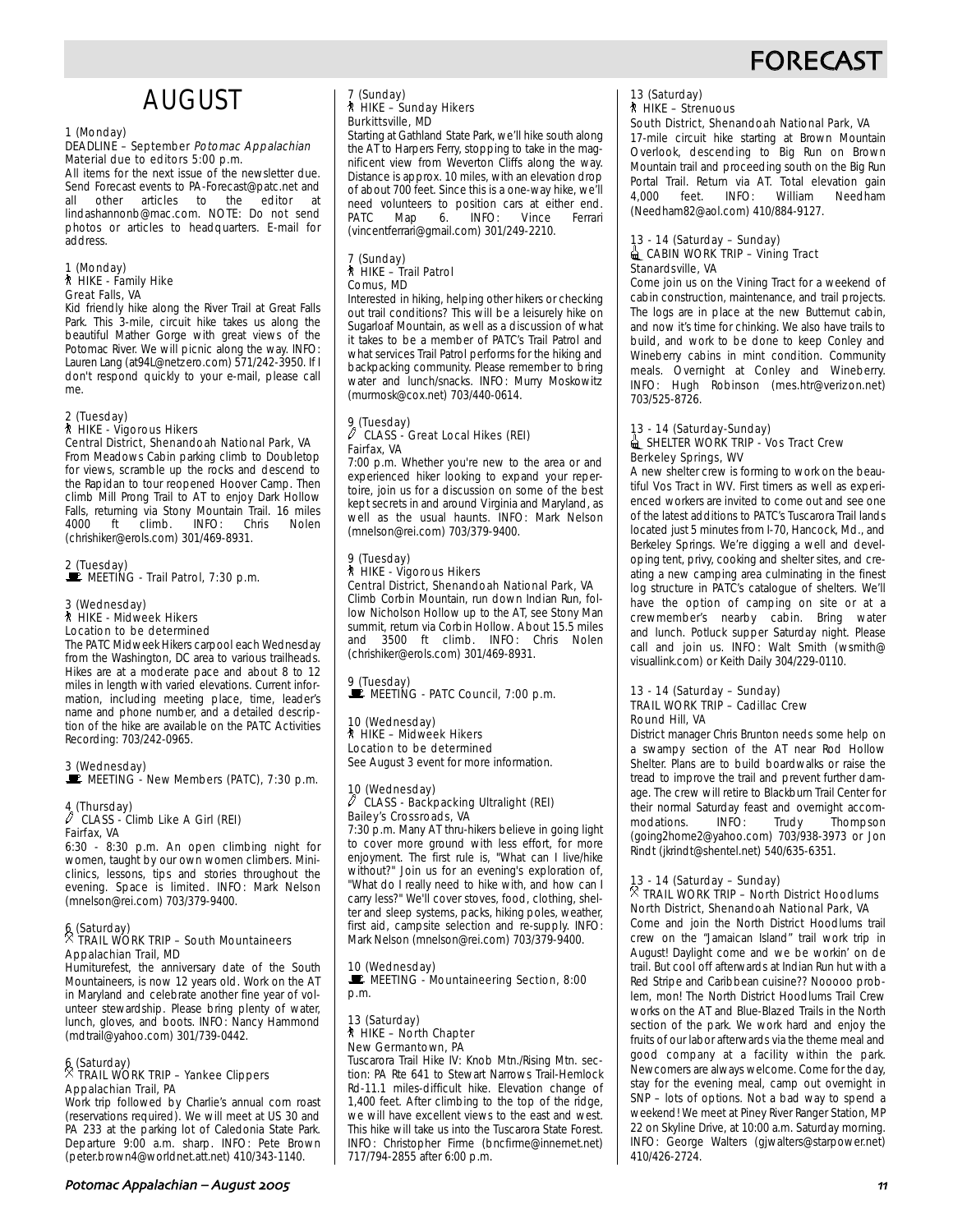# FORECAST

#### 15 (Monday) ` HIKE - Family Hike Sterling, VA

Kid friendly hike along the white blazed Little Stoney Mountain Trail in Claude Moore Park. This circuit trail is 3 miles long, but can easily be shortened. The trail is jogging-stroller passable. We will meet in the Vestal's Gap Road Parking lot by the Visitor's Center. After the hike we will check out the turtles, puzzles, and learning activities in their great Visitor's Center. INFO: Lauren Lang (at94L@netzero.com) 571/242-3950. If I don't respond quickly to your e-mail, please call me.

# 16 (Tuesday) ` HIKE - Vigorous Hikers

Central District, Shenandoah National Park, VA Climb from Broad Hollow on the Hazel Mountain Trail to Meadow Spring, return down Hannah Run, up Hot-Short Mountain Trail to Pine Hill Gap. About 18 miles with 4000 ft climb. INFO: Chris Nolen (chrishiker@erols.com) 301/469-8931.

#### 17 (Wednesday) CLASS - Backpacking 101 (REI) College Park, MD

7:00 p.m. Join us, as we take the mystery out of backpacking and share our knowledge and experience. We'll cover essential backpacking gear and skills, gear selection and proper clothing; fitting boots; and understanding how to plan, prepare and enjoy your adventure while staying safe, warm and dry. INFO: Mark Nelson (mnelson@rei.com) 703/379-9400.

## 17 (Wednesday) a CLASS - GPS 101 (REI) Bailey's Crossroads, VA

7:30 p.m. Learn how GPS receivers work and what affects accuracy, as well as features, benefits and choosing a model based on your intended activities. We'll focus on Garmin receivers, and discuss mapping and waypoint management software from Garmin and DeLorme. We'll also include a brief overview of online resources and batteries, water and shock resistance and accessories. INFO: Mark Nelson (mnelson@rei.com) 703/379-9400.

#### 17 (Wednesday) ` HIKE – Midweek Hikers Location to be determined See August 3 event for more information.

# 18 (Thursday) a CLASS - GPS 101 (REI) College Park, MD

7:00 p.m. Join us for a high level view of how GPS (Global Positioning System) receivers work and the things that affect their accuracy. We will review the features available in consumer GPS receivers and how to choose a model based on your intended activities. Concentrating on Garmin receivers, we will also discuss batteries, water resistance, shock resistance and accessories. We will also discuss software that is available to supplement GPS receivers, with an emphasis on mapping and waypoint management software. Our focus will be on Garmin and DeLorme software products. We will include software demonstrations. Finally, we will include a brief overview of online resources available to assist you in exploring this topic further. INFO: Mark Nelson (mnelson@rei.com) 703/ 379-9400.

# 19 - 21 (Friday - Sunday)<br>LacaBIN WORK TRIP - Highacre Harpers Ferry, WV

Join us as we continue to spruce up this beautiful old Victorian house in Harpers Ferry, WV. There's always a lot of work to be done and everyone's invited. Bring your work clothes and hiking boots.

We'd especially appreciate volunteers who would like to help clean up Sunday afternoon. INFO: Ben Mayock (BMayock@yahoo.com) 410/461-1327 or Pat Fankhauser (PFankhauser@patc.net) 703/ 242-0693, Ext. 17.

#### 20 (Saturday)

#### ` HIKE - Waterfall and Wildflower Series Central District, Shenandoah National Park, VA

A circuit hike of about 14 miles on the Buck Hollow, Buck Ridge, Hazel Mountain and White Rocks trails with 3700-foot elevation gain to a falls on the Hazel River. PATC Map 10. INFO: Jack Thorsen, (Thorsen4@Juno.com) 703/339-6716 or William (Needham82@AOL.COM) 884-9127

## 20 (Saturday) . TRAIL WORK TRIP – Rock Creek Park Washington, DC

8:15 a.m. to Noon. We start early in the morning to limit the sweating. Come see what our work crew can do before noon. Meet at the Rock Creek Nature Center located south of the Military Road NW park entrance. INFO: Mark Anderson (dc.trails@verizon.net) 202/462-7718 or ranger Ken Ferebee (ken\_ferebee@nps.gov) 202/895-6221.

#### 20 (Saturday) . TRAIL WORK TRIP – Stonewall Brigade Woodstock, VA

Join the Stonewall Brigade to keep trails clear in one of PATC's least crowded and scenic districts - experience unnecessary, all tools and training provided. Help us put together a new group of interested volunteers who like to be outdoors making trails more enjoyable for others. Our schedule will be the third Saturday of every month; you are welcome to join us every month, a few times a year, or as many times as you can. Work will usually be in the area covered by PATC Map F - Great North Mountain on the VA/WV border. Meet at the Wolf Gap Recreation Area campground parking lot (PATC Map F coordinates E-19) at 9:00 a.m. This trip is subject to prevailing or forecast weather. Please check before going to the meeting site. See: www.patc.net/volunteer/trails/stonewall/stonewall.html. INFO: Hop Long (theFSLongs@comcast.net) 301/942-6177 or Jim Tomlin (jtomlin@helix.nih.gov).

# 20 (Saturday) . TRAIL WORK TRIP – Yankee Clippers Tuscarora Trail, PA

INFO: Pete Brown (peter.brown4@worldnet.att.net) 410/343-1140.

#### 20 - 21 (Saturday - Sunday) ` HIKE - Natural History George Washington NF, VA

Spend Saturday night at the Braley Pond campground and do two nice day hikes with streams and waterfalls in this area just west of Staunton, Va. On Saturday, we'll set up camp and do a 5.8-mile hike on the Chimney Hollow Trail. This is a nice walk along a stream with some nice views. Sunday, we, ll do the 9-mile Elliotts Knob hike. This is a gradual ascent through woods to a nice view at the Knob, and descent along a nice stream with waterfalls. INFO: Bob Pickett 301/681-1511.

# 20 – 21 (Saturday – Sunday) . TRAIL WORK TRIP - Acme Treadway Co. Central District, Shenandoah National Park, VA

This month, the Acme Treadway Company will work in the Central District of SNP. We'll rebuild a section of trail in that district and stay overnight at Pocosin Cabin. This is a trip you should not miss. INFO: Don White (trlbldr@comcast.net) 804/795-2914.

#### 22 (Monday) ` HIKE - Appalachian Trail Round Hill, VA

Snickers Gap, Route 7 and 601. Come on out for some beautiful views from Bear Rocks. This kidpaced hike is very rocky, NOT jogging-stroller passable. We will hike up to Bear Rocks, which has incredible views of the valley. Then we will head over to Bears Den Hostel, along their historical trail and back down. The complete hike will be about 2.5 -3 miles, but can easily be shortened to about 1.5 miles. We will begin the hike at 10:00 a.m., and picnic along the way. INFO: Lauren Lang (at94L@netzero.com) 571/242-3950. If I don't respond quickly to your e-mail, please call me.

# 23 (Tuesday) ` HIKE - Vigorous Hikers

# Central District, Shenandoah National Park, VA.

Climb Cedar Run to Hawksbill then north to Crescent Rock Trail to descend Whiteoak Canyon. 14 miles and 3500 ft climb. INFO: Chris Nolen (chrishiker@erols.com) 301/469-8931.

#### 24 (Wednesday)

` HIKE – Midweek Hikers

Location to be determined See August 3 event for more information.

#### 27 (Saturday) . TRAIL WORK TRIP – The Roaring Tuskers Gore, VA

The Roaring Tuskers, Tuscarora Trail Central District Trail Crew continue to relocate the Tuscarora Trail from Gore and US 50 into the woods. INFO: Steve Sharp (stevenlsharp@comcast.net) 240/338-3655.

## 27 – 28 (Saturday- Sunday) . TRAIL WORK TRIP – Maryland Metrolites Bethesda, MD

We will be joining with the MORE group and Montgomery Parks to install a pre-fabricated bridge on the Cabin John Trail. If you haven't been involved in such a project, here is your opportunity to learn. We will meet at 9:30 a.m. on Saturday in the parking lot for the indoor tennis courts on Democracy Blvd just down from the Montgomery Mall. If we do not complete work that day, then we will resume on Sunday to finish the job. We will carpool from there, as there is little parking at the Bradley Blvd site. INFO: Liles Creighton, (kb3jmf@comcast.net) 410/573-0067.

#### 30 (Tuesday)

#### ` HIKE - Vigorous Hikers Waterlick VA

On Massanutten Mountain, in GW National Forest, starting at parking area for Signal Knob Trail, climb to the Knob, then down to pick up the Tuscarora Trail along Three Top Mountain, returning via Powell Fort Camp and Mudhole Gap Trail. 15 miles and 3,000 ft. climb. INFO: Chris Nolen (chrishiker@erols.com) 301/469-8931.

#### 30 (Tuesday)

**De (Tassaa),<br>E. MEETING - Shenandoah Mountain Rescue** Group (Business meeting), 7:30 p.m.

1 (Wednesday)

` HIKE – Midweek Hikers Location to be determined See August 3 event for more information.



1 (Thursday)

#### DEADLINE – October Potomac Appalachian Material due to editors 5:00 p.m. All items for the next issue of the newsletter due. Send Forecast events to PA-Forecast@patc.net and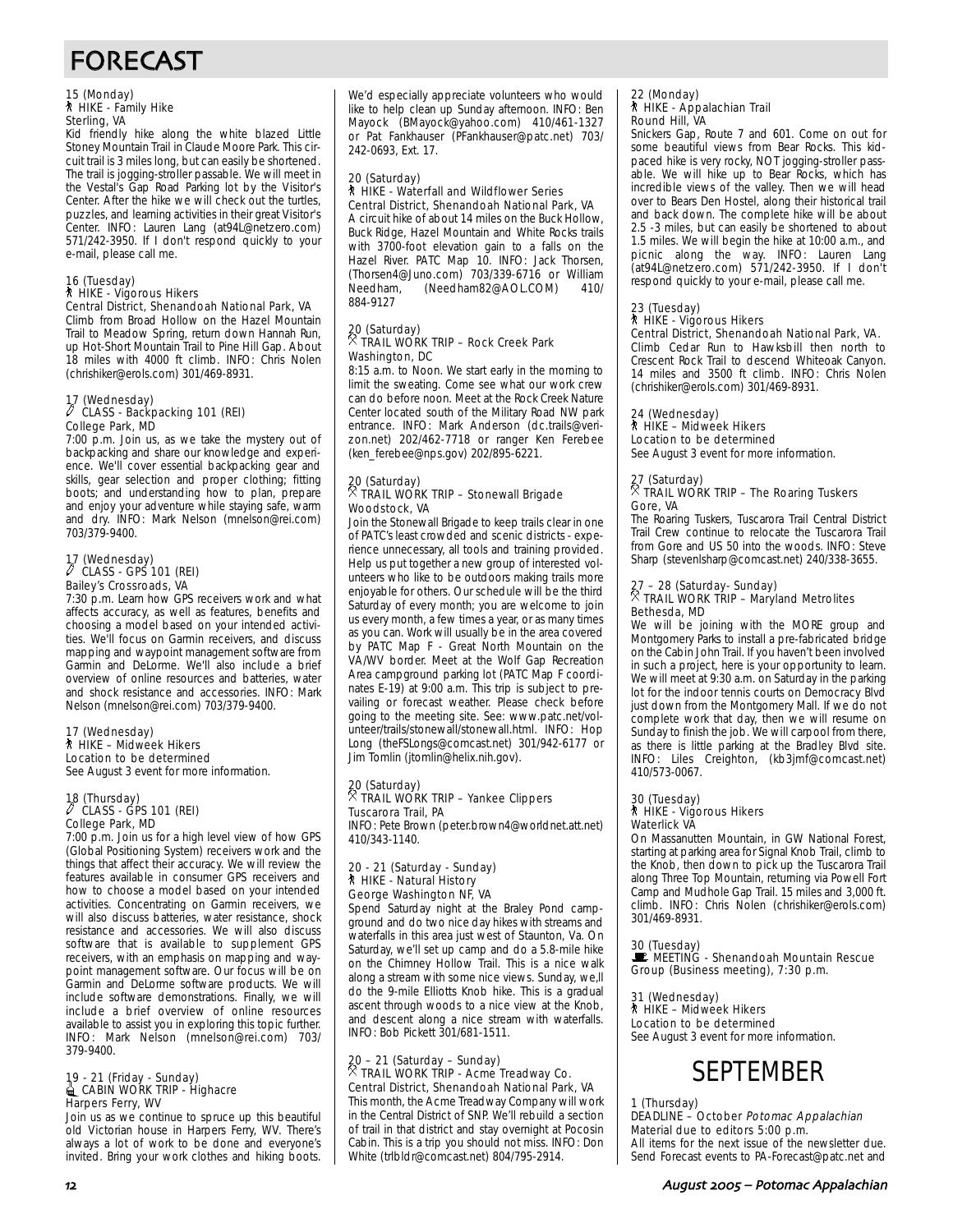

all other articles to the editor at lindashannonb@mac.com. NOTE: Do not send photos or articles to headquarters. E-mail for address.

#### 3 (Saturday) . TRAIL WORK TRIP - Yankee Clippers Appalachian Trail, PA

Meet at US 30 and PA 233 at the parking lot of Caledonia State Park. Departure 9:00 a.m. sharp. INFO: Pete Brown (peter.brown4@worldnet.att.net) 410/343-1140.

#### 6 (Tuesday) **MEETING - Trail Patrol, 7:30 p.m.**

7 (Wednesday)  $\mathbf{\dot{F}}$  MEETING - New Members (PATC), 7:30 p.m.

#### 10 (Saturday) ` HIKE - George Washington Ntl. Forest Great North Mountain, WV

A 17-mile circuit hike in the George Washington National Forest with scenic vistas of the Trout Pond area from Big Schloss and Little Schloss. There will be some minor rock scrambling. Meet at the Oakton Shopping Center on Route 123. Moderate pace. Inexperienced hikers call for requirements. Elevation gain 3,000 feet. INFO: William Needham (Needham82@aol.com) 410/884-9127

## 10 (Saturday) ` HIKE – North Chapter Newville, PA

Tuscarora Trail Hike V: Amberson Ridge/ Bowers Mtn. section: Stewart Narrows Trail-Hemlock Rd. to Cowpens Rd.-8.2 miles-moderate hike. Elevation change of 500 feet. We will be hiking the roller coaster section of the Tuscarora Trail. We will be hiking past the first shelter to be built on the trail, the Fowler Hollow shelter. INFO: Christopher Firme (bncfirme@innernet.net) 717/794-2855 after 6:00 p.m.

#### 10 (Saturday) ` HIKE – Wilderness Hike Martinsburg, WV

Meeting near Martinsburg, WV, we will drive to two trailheads in the Sleepy Creek Wildlife Management Area of West Virginia. We'll hike to Eagle's Nest Mountain View (1/2 mi, 100 ft. elevation gain) and also descend into Devil's Nose Canyon (3 miles). After enjoying the hemlock/rhododendron along Meadows Branch, we will climb Devil's Nose (250 ft. elevation gain) for a canyon view. Return to canyon for exploring as desired or enjoy the cool river. INFO: Walt Smith (wsmith@visuallink.com) 540/678-1043.

## 10 (Saturday) . TRAIL WORK TRIP – Cadillac Crew Great Falls, MD

Join the crew for Saturday working on the Billy Goat Trail. Overseer Georgeann Smale needs help to repair sections of the trail due to erosion or overuse. Potluck supper at nearby pavilion to close out a fun work trip. INFO: Jon or Katherine Rindt (jkrindt@shentel.net) 540/635-6351.

#### 10 (Saturday) . TRAIL WORK TRIP – Rock Creek Park Washington, DC

8:15 a.m. - Noon. Rock Creek Park, with more than 1,700 acres, is one of the finest urban parks in the country. Help us keep the trails clear. Meet at the Rock Creek Nature Center located south of the Military Road NW park entrance. INFO: Mark Anderson (dc.trails@verizon.net) 202/462-7718 or Ranger Ken Ferebee (ken\_ferebee@nps.gov) 202/895-6221.

#### 10 (Saturday) . TRAIL WORK TRIP – South Mountaineers Appalachian Trail, MD

Enjoy cooler air in the woods of western Maryland on this work event. The South Mountaineers' events meet near Frederick, MD at 9:00 a.m. Please bring water, lunch, gloves and boots. Tools provided. INFO: Nancy Hammond (mdtrail@yahoo.com) 301/739-0442.

#### 10 – 11 (Saturday – Sunday) CLASS - Hike Leadership Training Vienna, VA

This weekend course will be conducted at the PATC Headquarters building in Vienna and is designed to prepare you to lead day hikes. The two-day course uses classroom and hands-on instruction to teach participants the essential skills for leading safe, enjoyable hikes with minimal environmental impact. Cost: \$20.00 for PATC members, \$35.00 for nonmembers. INFO: Katrina Hedlesky (TPHLT@patc.net) 703/533-3652 (before 10:00 p.m.).

#### 10 (Saturday) . TRAIL WORK TRIP - Adopt-a-Crag (REI) Great Falls, VA

9:00 a.m. - 2:00 p.m. Washington DC Metro Area rock climbers will join volunteers around the nation to clean up rock climbing areas at Great Falls Park, VA as part of the Access Fund's 6th Annual Adopta-Crag, presented by Title Sponsor Recreational Equipment, Inc. (REI), Presenting Sponsor W.L. Gore, and Contributing Sponsor CLIF BAR. Activities will include litter clean-up, visual impact mitigation, trail construction and restoration, and erosion control. INFO: Mark Nelson (mnelson@rei.com) 703/379-9400.

## 10 – 11 (Saturday – Sunday)<br>LacaBIN WORK TRIP – Vining Tract Stanardsville, VA

Come join us on the Vining Tract for a weekend of cabin construction, maintenance and trail projects. The logs are in place at the new Butternut cabin, and now it's time for chinking. We also have trails to build, and work to be done to keep Conley and<br>Wineberry cabins in mint condition. Wineberry cabins in mint condition. Community meals. Overnight at Conley and Wineberry. INFO: Hugh Robinson (mes.htr@ verizon.net) 703/525-8726.

#### 10 - 11 (Saturday - Sunday) a CLASS - Hike Leadership Training Vienna, VA

This Trail Patrol course is designed to prepare you to lead day hikes. The two-day course uses classroom and hands-on instruction to teach participants the essential skills for leading safe, enjoyable hikes with minimal environmental impact. Cost: \$20 for members, \$35 for non-members. Pre-registration is required. INFO: Katrina Hedlesky (TPHLT@patc.net) 703/533-3652, before 10:00 p.m. See ad on page 14 of this issue for more information.

# 13 (Tuesday)<br>■ MEETING - PATC Council, 7:00 p.m.

#### 14 (Wednesday)

MEETING - Mountaineering Section, 8:00 p.m.

#### 17 (Saturday) ` HIKE - Waterfall and Wildflower Series Central District, Shenandoah National Park, VA

A 15-mile circuit on the Appalachian, Bluff, Jordan River, and Mount Marshall Trails with about a 1-mile round trip bushwhack to the falls on the Jordan River. Total elevation gain is 2,800 feet. PATC Map 9. INFO: Jack Thorsen, (thorsen4@Juno.com) 703/ or William Needham, (Needham82@AOL.COM) 410/884-9127.

# 17 (Saturday)<br><sup>2</sup>

#### . TRAIL WORK TRIP – Stonewall Brigade Woodstock, VA

Join the Stonewall Brigade to keep trails clear in one of PATC's least crowded and scenic districts – experience unnecessary, all tools and training provided. Join this group of interested volunteers who like to be outdoors making trails more enjoyable for others. Let us know you plan to attend so we know to expect you. The trip is subject to prevailing or forecast weather. Please check before going to the meeting site. Visit: www.patc.net/ volunteer/trails/stonewall/stonewall.html. INFO: Hop Long (theFSLongs@comcast.net) 301/ 942-6177 or Jim Tomlin (jtomlin@helix.nih.gov).

## 17 (Saturday) . TRAIL WORK TRIP - Yankee Clippers Tuscarora Trail, PA

INFO: Pete Brown (peter.brown4@worldnet.att.net) 410/343-1140.

# 17 – 18 (Saturday – Sunday)<br><del>s</del> SPECIAL EVENT – Overseers Workshop

North District, Shenandoah National Park, VA Come to the 18th Annual North District Trail Overseers Workshop in the Mathews Arm Campground. (See article elsewhere this issue for details). INFO: George Walters (gjwalters@ starpower.net) or 410/426-2724.

#### 17 – 18 (Saturday – Sunday) . TRAIL WORK TRIP – Acme Treadway Co. Gore, VA

Have you had enough of the summer heat? Pressures from the job, suburbia, and traffic got you down? There's a fix for that: come out with the Acme Treadway Company and work through your frustrations as you help us build this trail giving the public access to the Tuscarora Trail north of The Pinnacle in western Virginia. INFO: Don White (trlbldr@comcast.net) 804/795-2914.

#### 21 (Wednesday)

#### CLASS - Planning for Your Future Vienna, VA

Learn how you can help PATC while planning for your own financial future. Refreshments provided. 7:00 p.m. PATC Headquarters. INFO: Pat Fankhauser (pfankhauser@patc.net) 703/242-0693 x17.

21 (Wednesday)<br>■ MEETING - West Chapter, 7:00 p.m. High Knob Day Area of Gambrill State Park, Frederick, MD

## 22 (Thursday) a CLASS - Planning for Your Future Vienna, VA

Learn how you can help PATC while planning for your own financial future. Lunch provided. 11:30 a.m. PATC Headquarters. INFO: Pat Fankhauser (pfankhauser@patc.net) 703/242-0693 x17.

## 24 (Saturday) a CLASS - Land Navigation (REI) Bailey's Crossroads, VA

10:30 a.m. - 6:00 p.m. This comprehensive two-day course teaches all skills necessary to use map and compass in an integrated land navigation system. The first day is spent in intensive classroom exercises concentrating on topographic map reading and interpretation, position plotting, compass fundamentals, declination and azimuth. The second day (Sunday, Sept. 25, 8:00 a.m. - 4:30 p.m.) is spent in Prince William Forest Park, primarily off-trail, engaging in practical navigation exercises of increasing complexity. The course fee is \$95 and includes workbook text, course materials, compass, map,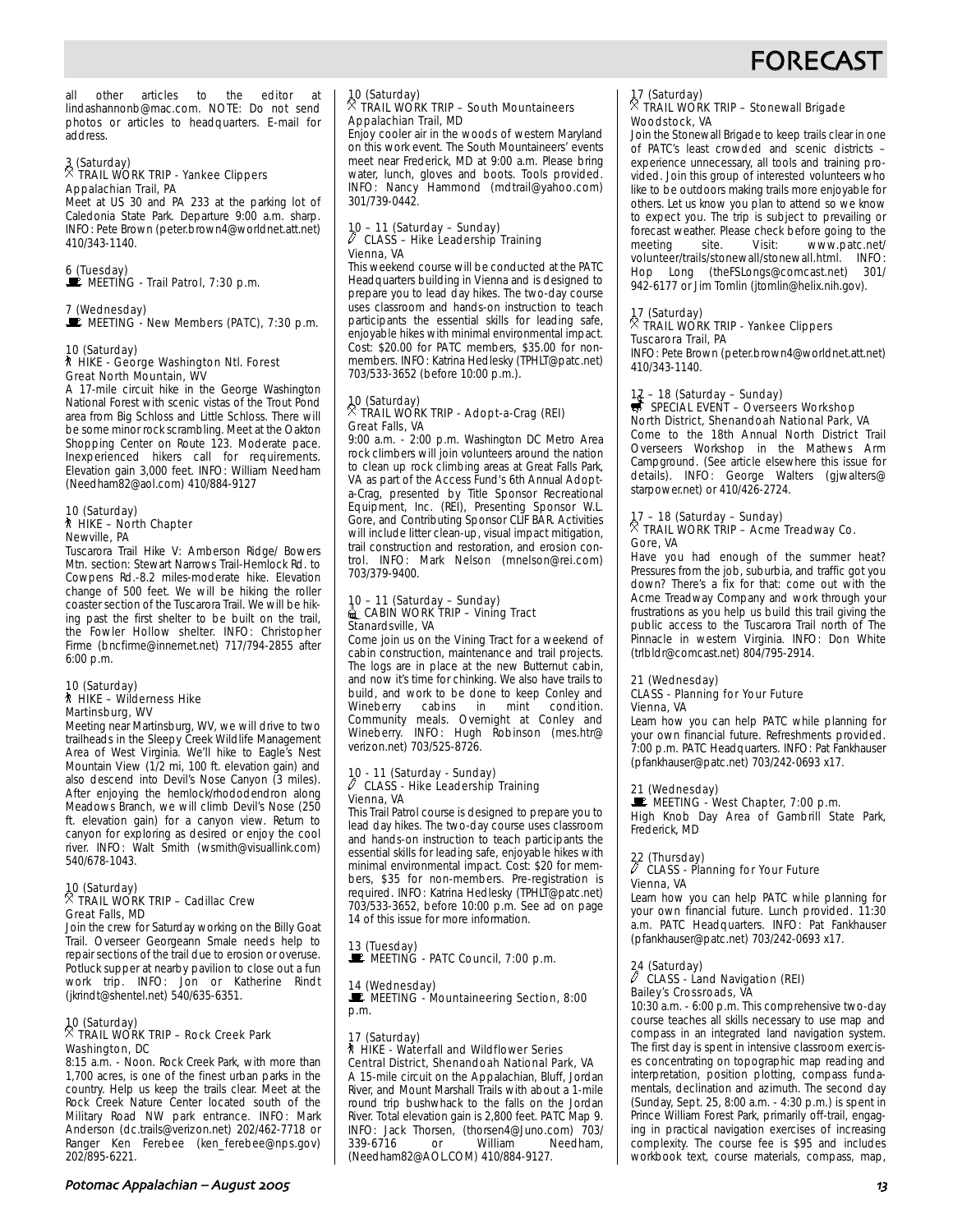# FORECAST

grid reader, and lunch on Saturday. INFO: Mark Nelson (mnelson@rei.com) 703/379-9400.

## 24 (Saturday) . TRAIL WORK TRIP - Adopt-a-Crag (REI) Carderock, MD

9:00 a.m. - 2:00 p.m. Washington DC Metro Area rock climbers will join volunteers around the nation to clean up rock climbing areas at Carderock Recreation Area, MD as part of the Access Fund's 6th Annual Adopt-a-Crag, presented by Title Sponsor Recreational Equipment, Inc. (REI), Presenting Sponsor W.L. Gore, and Contributing Sponsor CLIF BAR. Activities will include litter cleanup, visual impact mitigation, trail construction and restoration, and erosion control.INFO: Mark Nelson (mnelson@rei.com) 703/379-9400.

## 24 (Saturday) . TRAIL WORK TRIP – South Mountaineers Appalachian Trail, MD

Please bring water, lunch and gloves. Tools and training provided. Enjoy comradeship of fellow volunteers and the peace of the woods. We meet near Frederick, Md., at 9:00 a.m. and go home happy and tired. INFO: Nancy Hammond, (mdtrail@yahoo.com) 301/739-0442.

#### 27 (Tuesday)

WEETING - Shenandoah Mountain Rescue Group (Business meeting), 7:30 p.m.

## 28 (Wednesday)<br>■ MEETING - Trail Leadership (District Managers) Vienna, VA

This is the fall meeting of the trail leadership. We will start the meeting as soon as possible so those who drive a long way can get home at a reasonable hour. Trail leaders (District Managers, Trail Crew leaders, Workshop leaders, etc.) are asked to be prepared for the meeting (budget requests, tool needs, work schedules, etc). If you can't attend, send inputs to the Supervisor of Trails by e-mail by Sept. 21. INFO: Liles Creighton Sept. 21. INFO: Liles Creighton (kb3jmf@comcast.net) 410/573-0067. ❏

# Greetings from SNP

At Rockfish Gap, 429 north-bound Appalachian Trail Hikers (AT-thru-hikers and section hikers) have registered for the month of June and 604 for the year through June. This count is very similar compared to last year. The main wave of AT-thru-hikers has moved north. During July we can expect to see about 130 N-bound AT hikers, along with larger groups like scouts and summer camps backpacking along the AT.

Again, our thanks to the staff at Rockfish Entrance Station and PATC's Ridge Runner for making the hikers welcome and to the many AT and shelter overseers who keep help the AT in SNP the "Boulevard of the Blue Ridge".

> —Shawn Green Park Trails Coordinator

# PATC Trail Patrol Presents **Hike Leadership Training Course**

# **Sept. 10 and 11, 2005**

This weekend course will be conducted at the PATC Headquarters building in Vienna and is designed to prepare you to lead day hikes. The twoday course uses classroom and hands-on instruction to teach participants the essential skills for leading safe, enjoyable hikes with minimal environmental impact.

The topics to be covered include medical emergencies, planning hikes, personal equipment, Leave No Trace practices, leadership skills, standard procedures to be used, and navigation and map reading. We will also employ scenarios to emphasize hike leadership skills.

Cost\*: \$20 for PATC members, \$35 for non-members

Registration: Send payments to PATC, HLT Course, 118 Park Street, SE, Vienna, VA 22180-4609. Pre-registration is required.

# **Information: Katrina Hedlesky (TPHLT@patc.net) 703/533-3652, before 10:00 p.m.**

\*Join PATC at the time of registration and get the member price! ❏

# PATC Trail Patrol Presents **Backpacking 101**

# An Introductory Backpacking Course

Expand your enjoyment of the outdoors through the practice of backpacking. Provides basic instruction in equipment selection and use, information and techniques to enhance safety and comfort, and Leave No Trace methods to protect our fragile backcountry environment. Includes an overnight backpacking trip accompanied by experienced backpacking instructors. Designed for persons 18 years and older who have no prior backpacking experience, as well as former backpackers seeking to update their skills.

#### Introduction Night

Mon., Sep. 12, 7:30 p.m. – 9:30 p.m. Headquarters, 118 Park Street, SE, Vienna, Va.

#### Instructional Weekend

Sep. 17 & 18: 8:00 a.m. - 7:00 p.m. Sat., 8:00 a.m. – 4:00 p.m. Sun., Prince William Forest Park, Triangle, Va.

(Sat. overnight car camping in campground encouraged but not required)

#### Overnight Backpacking Trip

Oct. 8 & 9 (Sat.– Sun.), Trip destination and times TBD

Fee: \$75.00 for PATC Members; \$95.00 for Non-Members

For more information, see www.patc.net/volunteer/ trailpatrol/Outreach/BP101.htm or contact John Bridges (TPBackpack@patc.net) 703/726-0188. ❏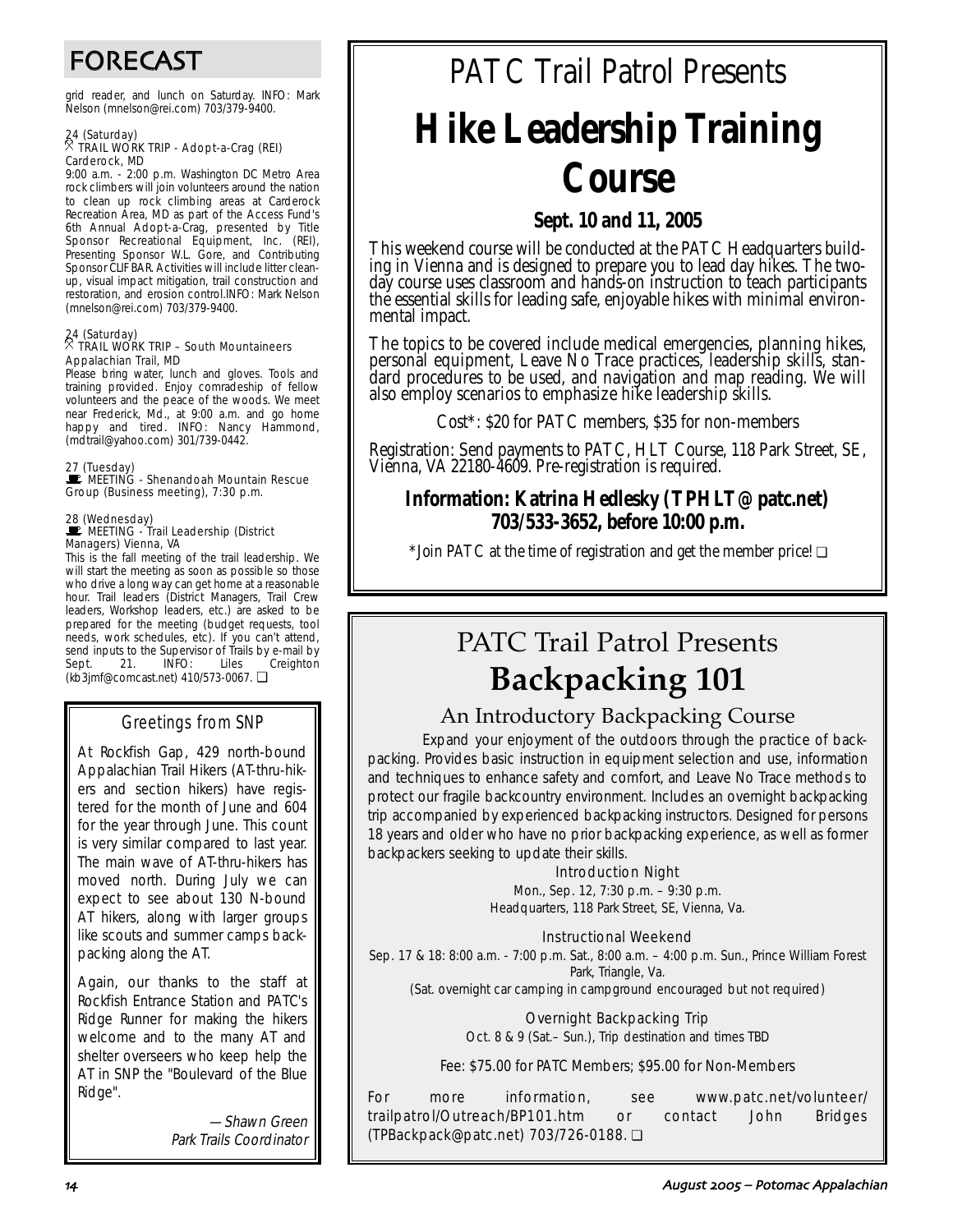# 100-Year-Old Chestnut Tree Found Alive and Well

**T** recently had the opportunity to see what is<br>now a very rare sight, an American  $\mathbf T$  recently had the opportunity to see what is Chestnut tree growing wild. These trees, once a common sight in eastern forests, were decimated by a fungus more than 50 years ago. Cay Savel, overseer at Little Orleans cabin, had learned through her association with the American Chestnut Foundation that a tree had been sighted in Green Ridge State Forest in western Maryland.

Since the forest is near the cabin, we thought we would combine a worktrip with a little exploring. Cay contacted forest headquarters and arranged a visit to the site in late June. We met Mark Beall, forester for Green Ridge State Forest, and got a guided tour to the site. Mark explained that the tree had been found by loggers six years earlier. They had hit it with a skidder as they were removing felled trees, recognized what it was, and reported it to Forest Headquarters.

Mark also stated that a bear had recently climbed the tree, hungry for nuts, and had broken a number of the upper branches. I was really surprised when I first saw it. Cay called out "There it is," and I started looking around. I didn't see it until I realized that Mark and Cay were looking up and I followed their gaze. My limited knowledge of the plight of the American Chestnut had left me with the belief that I would see a small, spindly, sad looking, cankerous, disease ridden tree. I was wrong. Even with the bear damage, in full flower it was quite a sight.

I estimated its height to be 40-45 feet. Its girth was measured at about 35 inches. A 7-inch diameter tree in New York, felled by a beaver a couple of years ago, was found to be more than 70 years old. Based on that, this tree may very well be nearly 100 years old. The skidder damage and bear claw marks were easy to spot and seemed completely healed. No disease was evident.

Mark explained that the Forest operates on a 100 year cycle for harvesting trees. Therefore, it should be 94 years before this site is logged again. ❏

> *—Jack Adams, Overseer, Little Orleans cabin*

#### Council, from page 4

Tom welcomed former PATC President Sandi Marra of the Appalachian Trail Conservancy (Sandi started the pizza tradition at PATC Council meetings). She explained that ATC is morphing, with its original objectives having been accomplished, and said that ATC was to consider its new direction at its meeting in Johnson City, Tenn.

A donor has come forth who wants to donate a 20-acre tract to PATC to preserve habitat for a bear den. The donor has bought the land, and ATC has agreed to put a conservation easement on it, but ATC is unable to accept the donation itself. Therefore, the donor is proposing to donate the land to PATC. This land is not adjacent to any ATPO lands, and PATC would be unable to put trails on it because of the easement and the bear den. If PATC accepted the land, it would be for habitat preservation, and this would be unprecedented in PATC history. This issue will not be decided until after Jan. 1, 2006, for tax purposes. Vickie Hunnicut has informed PATC that her late father, Leroy Wilson, a PATC member since 1947, provided \$10,000 in his will for the endowment. She will explain the details to Council at the August meeting.

PATC is seeking a successor for Carol Niedzialek, who has served as the chair of the Archives and Library since 2000. Carol will be retiring from Archives at the end of this year.

#### **Finance**

Treasurer Ric Francke said revenues are meeting or exceeding projections. He also said that there would be a six-month review of the budget process in July after the ATC conference. Vice President-Operations Bruce Glendening announced there would be seminars scheduled on donating to PATC; details will be in the *Potomac Appalachian.*

## **Operations, Trails, and Lands**

Steve Sharp has volunteered to chair an IT Planning subcommittee to help Bruce develop a strategic plan for future PATC IT operations. Bruce wants to proceed along three tracks at once: hardware issues and network day-to-day operations to prevent "crashes," making cabin reservations more consumer-friendly, and Web site renovation to include Web-enabled trail, cabins, and hike reports.

Supervisor of Land Chris Mangold is looking at selling conservation easement tax credits that could yield worthwhile money. Ex-Com heard a presentation and proposal from Troxell, Kincaid & Mullin, who would line up a buyer and present a proposal to PATC.

# **Tuscarora Trail**

Council approved significant steps toward securing the Tuscarora Trail by authorizing: \$400 to pay for the appraisal for the Nicholson 28.9-acre property (would be the site of a Tuscarora Trail center); \$11,000 in surveying and settlement costs for the 205 acre William Smith Tract (Tuscarora Trail easements); \$3,000 plus settlement costs for the purchase of Raven Rock Road parcel #331 (Council had previously approved \$6,000 for Tuscarora Trail easements – this motion would come out of that authorization); and \$17,000 from the endowment to pay for Vining Mutton Top road and Firestone access road repairs. At the meeting, Council officially renamed the PATC Hauvermale Tract the Vos Tract.

The Tuscarora Trail Rte. 30 reroute has been completed – there is no road walking in this section now. Supervisor of Land Chris Mangold and Hikes Co-chair Karen Brown announced the completion of Hauvermale (Vos) Tract timbering and provided a written assessment.

# **Membership, Volunteerism, Training, and Communications**

*Volunteerism:* Lee Sheaffer brought in newspaper articles about the formal Ovoka Tract AT relocation opening with pictures of Congressman Wolf releasing a red-tailed hawk. About 70 people made the hike. Supervisor of Membership Georgeann Smale reported that membership was up by 41, for a total of 6,606 members. Georgeann polled the Council, and it agreed that this year's annual meeting would be held the 2nd Tuesday in November (Nov. 8).

*Supervisor of Information, Education, and Activities:* PATC will support and is looking for speakers and participants for: Barge Bash, with two volunteers needed, June 26; ATC Conference, July; Girl Scout leadership workshop at Gettysburg in February 2006; Winchester Balloonfest, October. Jane Thompson has established a goal of supporting an event a month next year. ❏

*—W. Alan Day Secretary*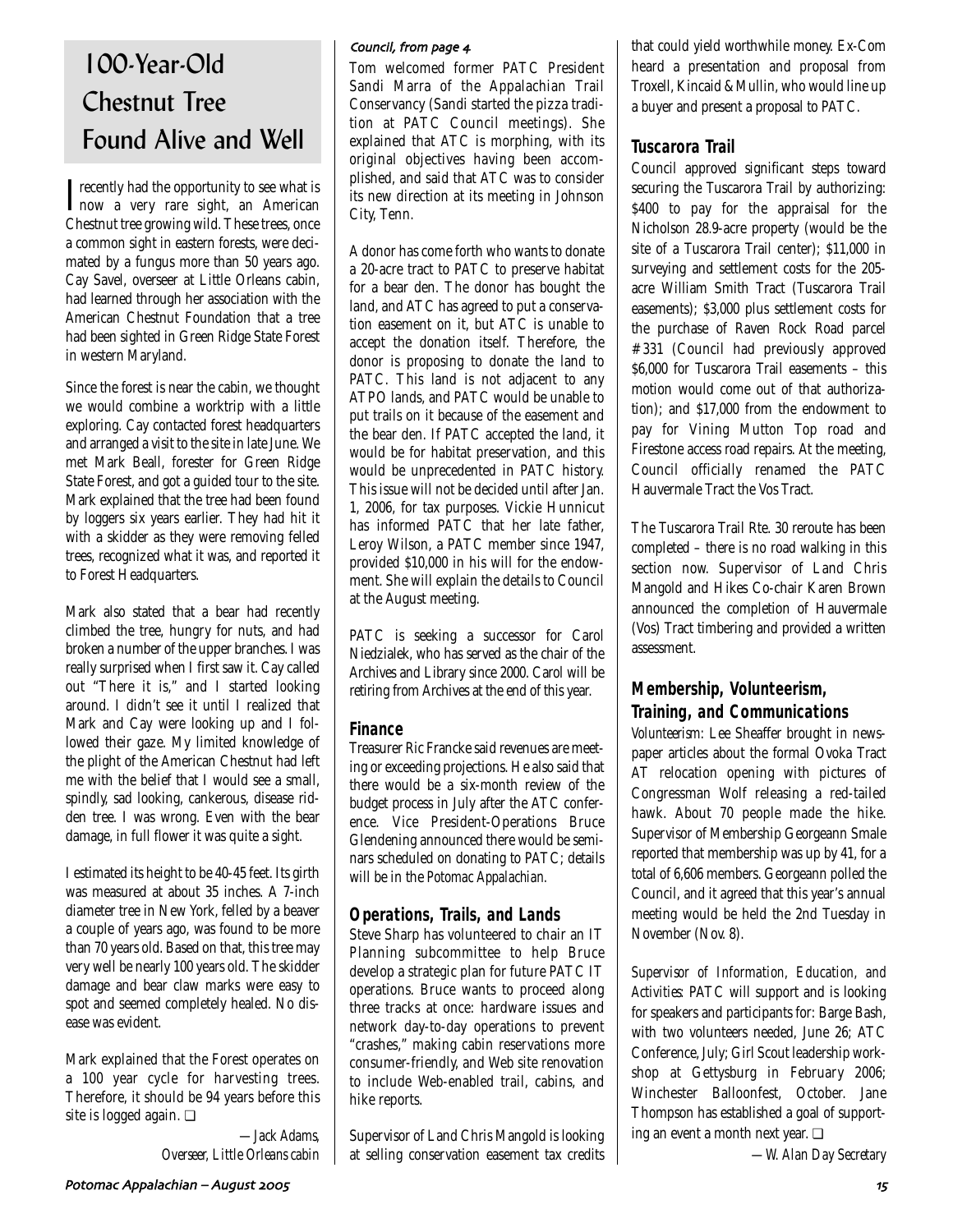# TRAILHEAD

Except for the odd storm and cleanup, June is probably the busiest month for trail overseers and crews. Weeding takes priority over other trail chores and if you didn't cut the weeds in June, they can become formidable.

# **The Snake that Could**

John P. Ruppe, overseer for the One-Mile Run Trail, provided this interesting tale. "Working along my trail with a swing blade, I looked down to see if I had injured the snake. About 14 inches long, dark with longitudinal yellow stripes, its head appeared larger than normal and the two front legs surprised me as I looked closer. I prodded it gently with a stick to find the rear legs, thinking I had encountered a long, thin lizard of some sort. Oddly, its head and legs then moved forward abruptly to reveal themselves as a separate creature - a frog being engorged by a snake with big ideas.

Only then was I able to focus on the true head of the snake, tiny compared with what it was attempting to eat. The girth of the intended meal was probably five times the size of the predator's body. I still wonder if the over-reaching snake could have succeeded, had I not come along to interrupt its attempt. The frog did not seem very lively, perhaps weakened and made more passive by some sort of protovenom? I spoke aloud my surprise at the disconcerting shift in what I perceived: "Incredible," I repeated several times at this zoological transmogrification."

## **First Aid Before the Need**

Every trail worker is responsible for his or her own health and safety on a work trip. To avoid illnesses and injuries that can occur, I suggest every trail worker have a tetanus shot at least every ten years, carry medications if allergic to something, ensure they are physically fit for the work they will do, pace themselves for the terrain and weather conditions, wear ankle supporting boots that are broken in — and carry lots and lots of water. Avoid dehydration by drinking the lots and lots of water you carry. Why drink water? Dehydration leads to some things not so good for health. Of key concern is that people can become confused and lose their balance. This can lead to falls. Falls can lead to really bad injuries. Why such results? Blood is 90 percent or so water. Men perspire and ladies feel the heat when walking up and down hills and mountains carrying stuff. The water lost from the body comes from the blood. Less blood, less oxygen to brain. Less oxygen to brain, and everything is downhill. *—Liles Creighton*

# **SNP Ridgerunner John Hedrick's Observations**

Bear activity remains high in the SNP. I see at least one bear daily with the highest daily sighting being five. In a few locations bears have entered the hut areas searching for food, especially around the picnic tables. Proper hanging of food using the bear poles is essential.

Raccoons are also very active. They have learned to climb the bear pole at Gravel Springs Hut and rip open hiker food bags. Two raccoons have been trapped and relocated. The Rangers are continuing to set live animal traps in the vicinity and this problem should soon be under control. Some hiker packs have been damaged by raccoons searching for food at Pass Mountain Hut. The Rangers are also aware of this problem. An incident occurred at Pine Knob Shelter in Maryland that demonstrates the danger of raccoons. A female thru-hiker was bitten three times by a



The Rockytop crew from left: Ralph Fink Bette Dzamba Rhett Orndorff Dennis DeSilvey Bill Taylor and Pete Gatje

raccoon while she was inside the shelter. The raccoon was suspected of having rabies.

The AT within the SNP is in good shape. The thru-hikers are very complementary about the trail condition and seem to enjoy their brief time in the Park. Very few blowdowns have been encountered and I can usually remove them with my 13-inch Corona. If not, the District Managers quickly get them removed. Vegetation growth remains a problem in certain areas. My weekly report highlights those sections that need weedeating. In most instances the overseers are quick to respond.

Most hikers understand the principles of Leave No Trace and generally pack out their trash. However, a very few hikers don't consider littering a problem. Some items that I have hauled out include an iron skillet, empty propane fuel canisters, old blankets, dirty underwear, and tin cans/foil from the fire pit. It's a continual education process.

## **Tuscarora and Allegheny Trails**

Earlier this year PATC became more involved in the effort to establish a second long hiking trail through the Appalachians. In particular, the club offered to provide leadership in linking the Tuscarora and Allegheny Trails - a project that was already in the 1993 master plan for the George Washington National Forest.

With this in mind, a new Web site has been set up: www.TT-Link-ALT.net. Its purpose is to facilitate the collection and dissemination of information on possible hiking routes through this area. To date, the biggest problem has been the continuing lack of recent reports from PATC members or anyone else who has hiked many of these trails. Most already have official status and are listed in the transportation database of the Forest Service or other public agencies.

If you would like to tackle (or already have!) the Warm Springs Mountain Trail, the Bogan Run Trail, or anything else listed on the Web site, let PATC President Tom Johnson know (johnts3@juno.com) of your interests and experiences so they can be incorporated into our planning process.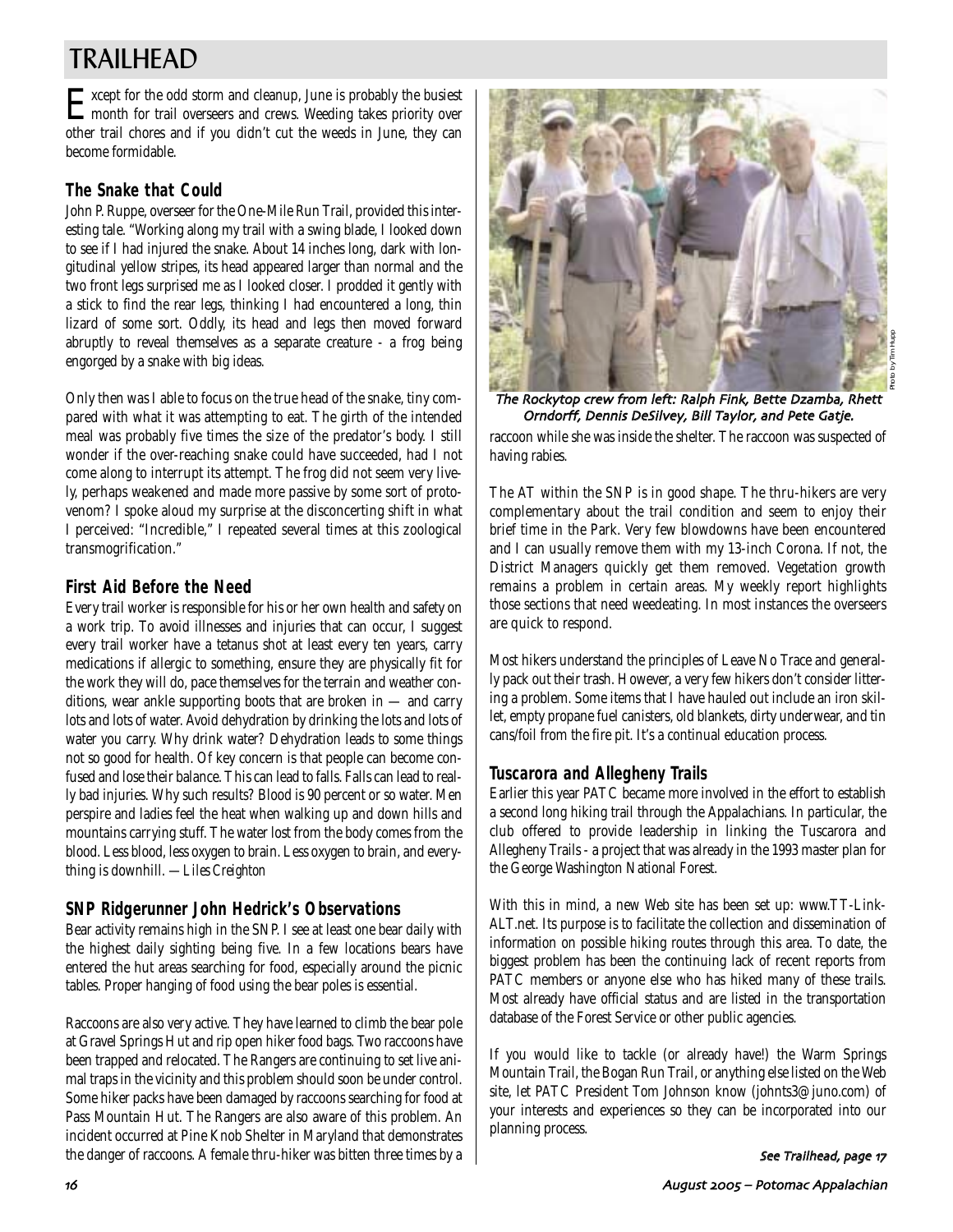#### Trailhead, from page 16

#### **A Break From Weeding**

During June, weeding usually takes priority for all overseers. But on the third weekend of June, some Hoodlums put weeding aside and, despite the absence of many regulars, still had time to get in their monthly worktrip to do some tread work on the AT south of Compton Peak. What do you do with eight hoodlums and a bunch of tools? You build six checkdams and five waterbars, construct a lateral drain, and move a lot of big rocks around to improve a stream crossing! Of course, we had the assistance of "super rock-man" Ray Galles and were therefore able to move those rocks. After getting ourselves real dirty (as is our habit), and enjoying every minute of it, we had a Mediterranean feast washed down with non-Mediterranean beverages. Not a bad way to spend a Saturday in June!

## **Rockytop Trail – Collective Effort**

On June 4, Tim Hupp, who lives near the SNP western boundary in the South District, led a group of seven dedicated overseers across Big Run and up a steep bushwhacked trail to the lower Rockytop trailhead. Much needed work was done on the vegetation and waterbars in the area of the Rockytop Trail which burned three years ago. The seven overseers included Tim Rupp, Ralph Frink (new Rockytop co-overseer), Bette Dzamba (new Wildcat Ridge overseer), Rhett Orndorff (Trayfoot Overseer), Dennis DeSilvey (Rockytop lead overseer), Bill Tyler (Calf Mountain Overseer), and Pete Gatje (SNP South Side Trails DM). On the return trip, Dennis and Bette capped off the day by swimming in Big Run with Benin (Dennis' dog). Of course Benin was on a leash.

## **SNP AT South District**

The weeds are out in force and lest anyone think that the dry weather has kept them in check, just visit the AT South. Growth of 1 to 3 feet has been seen in the last 2-4 weeks. Many of the overseers have been out on the trails and conditions are very good for hiking in the South District. The mountain laurel has bloomed and has gone by. The bears are out in force. A Ridgerunner saw 16 bears in one day, including two males fighting over a female for her affections. Fortunately, the Ridgerunner was able to make a quick exit. The spring crew did a fantastic job of rebuilding the trail around Calf Mountain and for that the overseer and DM Dennis DeSilvey are very thankful.

#### **Great North Mountain**

The trail crew for Great North Mountain, the Stonewall Brigade, had its inaugural 2005 trip on Saturday, June 18. The Brigade will be going out the third Saturday of every month. Catherine Kelleher, Elizabeth Lourdan, Maria Oria, Bill Popelko, Dorothy Schoeneman, Jim Tomlin, and Hop Long attended to trail maintenance issues on Tibbet Knob Trail, which leads hikers from Wolf Gap Recreation Area to an outstanding overlook atop Tibbet Knob. The trail was so beautiful that Dorothy stepped forward to be the official overseer, which the trail had been lacking. Thank you to the entire dedicated crew and especially to Dorothy!

On Sunday, June 19, Catherine Kelleher (GPS wizard), Maria Oria (hiker extraordinaire), and Jim Tomlin (worthless trail dunce) completed the GPS scouting for the proposed new Sassafras Bear Trail on Great North Mountain. This trail will traverse the ridge of Long Mountain, connecting Long Mountain Trail and Halfmoon Trail, creating a new circuit hike opportunity. The forest canopy is sufficiently dense and the forest soil sufficiently dry to eliminate vegetative impediments and made the bushwhacking seem more like a



Photo by Dan Dueweke

Unidentified hiker prances across new Corbin Mountain Trail crossing of the Hughs river

stroll in the park. Thanks to Catherine, detailed GPS plots, profiles, and maps were collected. It may take some time for the bureaucratic wheels of progress to turn, but the first steps of trail scouting and preliminary trail placement have been completed.

PATC's Sugar Knob Cabin boasts the reputation of being the most remote cabin in PATC's inventory. It became somewhat less remote on Tuesday, June 21. The primary access is 3.2 miles via Little Stoney Creek Trail, a trail known by hikers for its mud, and known by District Managers for its impressive blowdown collection ability. Hop Long and Jim Tomlin spent the longest day of the year chainsawing Little Stoney Creek Trail, and boy oh boy did they ever need every minute of Solstice daylight. Much appreciation to Don Sawyer, Wade Bushong, and especially Jay Collett of the Lee District, George Washington National Forest, for accommodating Hop and Jim's request to be shuttled up to the top of Little Stoney Creek Trail in a 4WD truck (the ride up was worthy of an amusement park). After a quick lunch at Sugar Knob Cabin, Hop and Jim chainsawed their way downhill through 25 blowdowns and blowdown tangles. Night was falling and the whippoorwills were singing as the intrepid sawyers stumbled back to their car that had been positioned at the trailhead. Cabin renters will now find the way much more hiker-friendly.

## **Wanderbirds Give Back**

Through the "good offices" of Carol Saah and Emeline Otey, who are members of both PATC and the Wanderbirds Hiking Club, the Wanderbirds Hikers have officially become overseers for two sections of the Tuscarora Trail on Great North Mountain. The Wanderbirds are not newcomers to trail maintenance. Several members of that club including Carol, Emeline, and Glenn Palatini are already themselves PATC overseers on the Tuscarora. Over the last year the Wanderbirds Hiking Club has typically set aside one day a month for a trail mainte-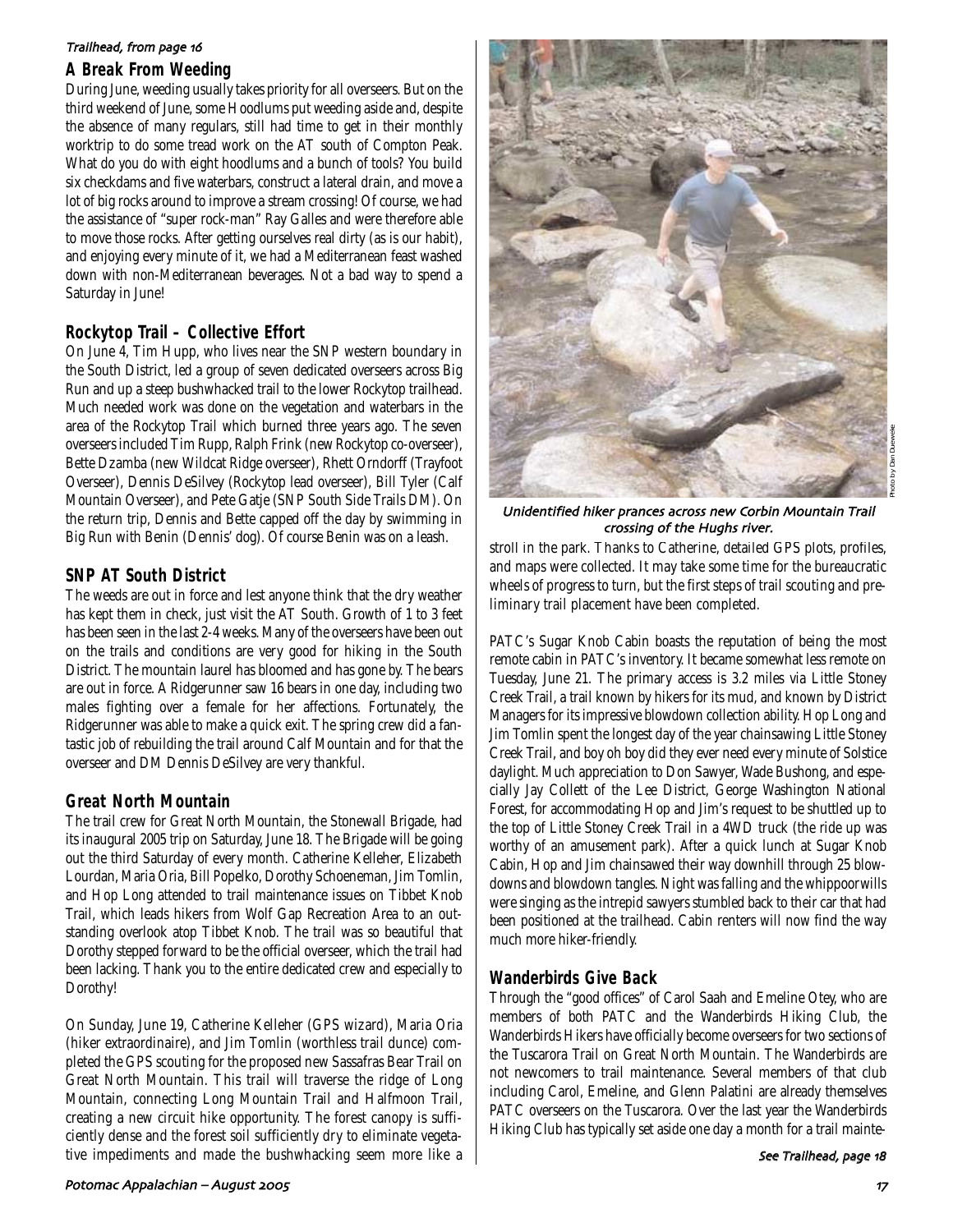#### Trailhead from page 1

nance day as a group activity. So a special tip of the hat to the Wanderbirds, and particularly Carol Saah and Emeline Otey, who really know how to "give back."

# **Dry Boots on Corbin Mt. Trail**

The Blue and White crew finished the longdelayed stream crossing at the lower Corbin Mt. trailhead during their June outing. The Hughes River crossing, which had taken on the attributes of the Springfield interchange, finally succumbed to the irresistible force of a two Griphoists, multiple snatch blocks, and a crew of thousands, each with a rockbar or camera.

Under the watchful eye of Patrick Wilson, AKA Mr. Rockbar Bite-Bite for his gorilla-like tenacity at moving stone, the wide and deep Hughes was bridged by a ribbon of boulders now set for all eternity or until the next hurricane. No more will hikers bypass Corbin Mt. Trail – one of the quietist and most remote wilderness trails in Central District – for fear of soggy boots or threats of being washed downstream. More photos of the project are on the crew website: www.blueandwhitecrew.org/PhotoGallery/june2005photos.php.

The crew joined members of the PATC Trail Patrol at the Pinnacles Research Station (in the Park to celebrate Trails Days 2005) for a potluck dinner. The Pinnacles banquet table was full, with almost 40 hungry volunteers. The crew honored S.V. Dove, who was able to attend the banquet with his wife, Janet, and daughter, Sissy. S.V. is a crew regular, who recently underwent serious surgery. S.V. was in good spirits, even though other crewmembers were forced to drink his share of the beer. On Sunday, crewmembers deployed en masse with Stihl trimmers, cutting weeds in all directions.

SNP Central District AT Manager, Kerry Snow, wants to offer many thanks to Ray Galles, for his hard work in the District this season. Ray, who lives in Nebraska most of the year, makes an annual pilgrimage to SNP, where he spends several weeks, working fulltime on the Park's trails, cleaning waterbars and cutting weeds. Thanks, Ray, and good luck on your AT hike!

## **Busy Overseer**

George Schubert goes out four or five times a week someplace, from Seneca Creek SP in Montgomery County, Md., to SNP Stony Man to the Tuscarora Trail near Maurertown to Green Ridge State Forest near Flintstone to



Bryon Lawrence constructing new tread for the new Millrace Trail in Sleepy Creek WMA

Bedford County, Pa., Tussey Mountain. He reluctantly reports his first sighting of a golden eagle from the Eagle Nest Trail overlook in Sleepy Creek WMA. He was so enthralled with the tranquility of this dinky little access trail that he didn't crank up his weeder, although there were a few blueberries he could have trimmed back. Now the rest of the world knows of this special place.

Speaking of weeding, George thinks the fuel mix people and the gas can people need to get together. Fuel mix comes in 2.5 gallon portions and not 5 gallon portions whereas most stores are selling 5 gallon cans and not 2.5 gallon gas cans. George says having three types of weeder attachments at his disposal (heavy string, triangular brush blade and power scythe) makes the task a lot more efficient. There are trail sections that optimally use two of the three, with the third being next to useless. Just got to have the right two in the right place!

## **North District Workshop**

The 18th Annual North District Workshop will be held Sept. 17-18, 2005 at Mathews Arm Campground in SNP. This event, cosponsored by PATC and SNP, offers an opportunity to learn and hone trail skills with the park professionals. Please see ad on page 9 of this issue for details.

## **Millrace Trail**

Two hot, humid weekends in June didn't deter the Cadillac Crew from beginning construction of the new Millrace Trail that will connect the High Rock Trail in Sleepy Creek WMA to the Tuscarora Trail on PATC's Brill Tract near the Shockeys Knob Shelter. When completed, the Trail provides for an interesting seven-mile loop hike (one of Walt Smith's favorites).

So what do you do with hot, sweat soaked trail builders? Bruce Agnew had the answer – build a structure to support a sun shower water bag with tarps for privacy. The general comment – this is really refreshing.

After being kicked out of the Brill cabin (the crew's overnight place for Tuscarora Trail work the past nine years) by the new owner, the crew appreciates the use of overseer Margie Knott's cabin near Shockeys Knob. Thanks Margie.

Please send any interesting tale, technical advice, individual or group accomplishments, and trail maintenance questions to Trailhead, c/o Jon Rindt, 621 Skyline Forest Drive, Front Royal, VA 22630 or to jkrindt@shentel.net. ❏

## POTOMAC APPALACHIAN

(UPS-440-280) ©2005, Potomac Appalachian Trail Club, Inc. Published monthly by the Potomac Appalachian Trail Club, 118 Park Street, S.E., Vienna, VA 22180. Periodical class postage paid at Vienna, VA. Postmaster: send address changes to: Potomac Appalachian Trail Club, 118 Park Street, S.E., Vienna, VA 22180 Subscription: (Free with PATC membership) \$6.00 annually; \$.70 single copies.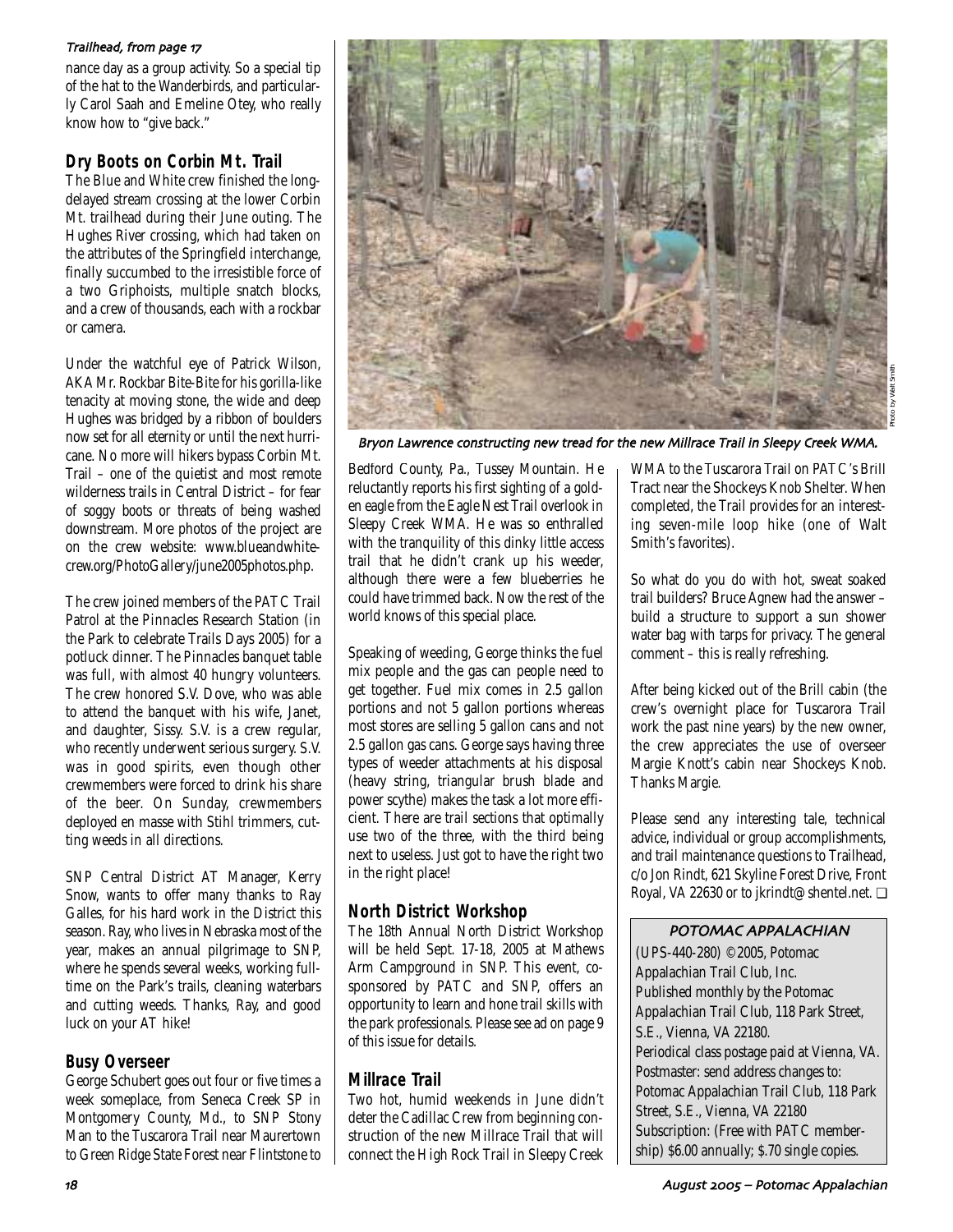# VOLUNTEER OPPORTUNITIES

# Fairfax, Loudoun, Prince William County: Hikers, Editors, Authors Required

The 4th edition of Hikes in the Washington Region: Part B: Arlington, Fairfax, Loudoun, and Prince William Counties in Virginia is scheduled for revision and republishing during 2005.

The PATC publications team is seeking the services of a hiker/author to revise/update Hikes in the Washington Region: Part B to meet the deadline of publishing the revised edition by the end of 2005. Publications produced and sold by PATC represent approximately 25% of club's income and help promote and fund the objectives of the club.

Join the PATC publications team and combine your interest in the outdoors with some editing. If you have an interest in helping on this project (or others like it) please contact the PATC Publications Chair, Alex McLellan (publications@patc.net) (preferred) or 703/758-1057 (day) or 703/758-7411 (night).

# PATC OVERSEERS GET DIS-COUNTS from the following merchants who support our volunteer programs: Blue Ridge Mountain Sports (Charlottesville, Tidewater) – 20%, Hudson Trail Outfitters (Metro D.C.) – 15%, The Trail House (Frederick, Md.) – 15%, Casual Adventures (Arlington, Va.) – 10%, Campmor (mail order

via PATC HQ) – 10%, Weasel Creek Outfitters in Front Royal – 10%, The Outfitter at Harpers Ferry – 15%, and the sole source (Harrisonburg) – 10%. Check the back page of the PA for the latest trail, cabin, and shelter overseer opportunities. All PATC members receive a 10% discount from Blue Ridge Mountain Sports. Be sure to have your membership ID or overseer ID ready when you shop.

TRAIL OVERSEER DISCOUNTS

# Needed – IT Planning Subcommittee Chair

PATC just purchased new computers and now wants to attack the many hardware and software questions bringing PATC into the 21st century. I want someone to lead – making a commitment of 8 hours per week – a group to plan and execute PATC's future in Information Technology. If someone wants to lead this IT Planning Subcommittee give me a call. Bruce Glendening, Vice President Operations. 703/532-9093 or e-mail bglendening@yahoo.com

# **PATC**<br>Swap Meet

Notices are published free of charge for PATC members only. PATC cannot vouch for any of the advertised items. No commercial advertisement or personal notices unrelated to hiking will be accepted. Deadline for inclusion is the first day of the month preceding issuance of the newsletter. Notices will be run for three months, at the discretion of the editor, unless we are otherwise advised. ❏

# HIKING PARTNERSHIPS

FLORIDA ESCAPE? For winter hiking without mountains, snow, ice, or freezing rain, take off a week or two in February/March 2006 to join a PATC life member and AT 2000 miler, George Meek (Poet), on a section of the Florida Trail, beginning a couple of hours' drive south of Orlando. For information on the FT check out www.floridatrail.org. Contact: (george@meekconsulting.com) 703/875-3021.

I live in Gaithersburg, Md., and am looking for hiking and camping buddies within 120 miles of the DC area. I am 29 and willing to hike/camp anywhere. I also have a dual propane stove that I am giving away. Any takers? Contact Jeffrey Scott (knight\_1\_nu@yahoo.com) 301/466-3373.

# LOST AND FOUND

GOLD COLORED BULOVA MEN'S WATCH, analogue, with a dark leather band at Meadows cabin on approximately 3/20/05. It was most likely lost outside on the property near the cabin. Contact: Randy Wilcox (rrwilcox1@juno.com) 703/532-5767